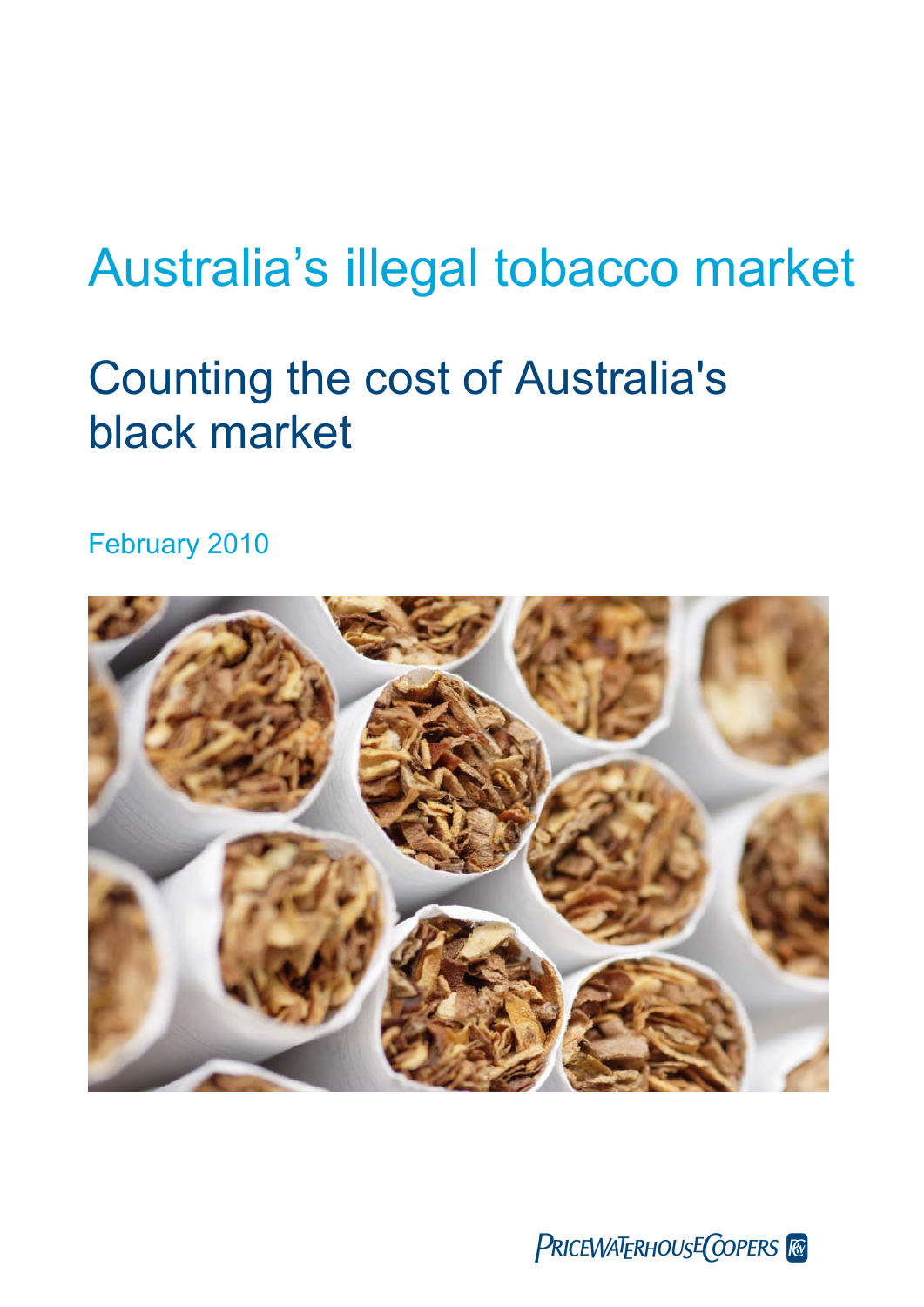#### **Disclaimer**

This study has been prepared by PricewaterhouseCoopers (PwC) at the request of British American Tobacco Australasia (BATA) in our capacity as advisors in accordance with the Scope and the Terms and Conditions contained in the Consultant Agreement.

The information, statements, statistics and commentary (together the "Information") contained in this report have been prepared by the Consultants from material provided by stakeholders and from discussions held with stakeholders. The Consultants may in their absolute discretion, but without being under any obligation to do so, update, amend or supplement this document.

The Consultants have based this report on information received or obtained, on the basis that such information is accurate and, where it is represented by management as such, complete. The Information contained in this report has not been subject to an Audit. The information must not be copied, reproduced, distributed, or used, in whole or in part, for any purpose other than detailed in our Consultant Agreement without the written permission of BATA and PwC.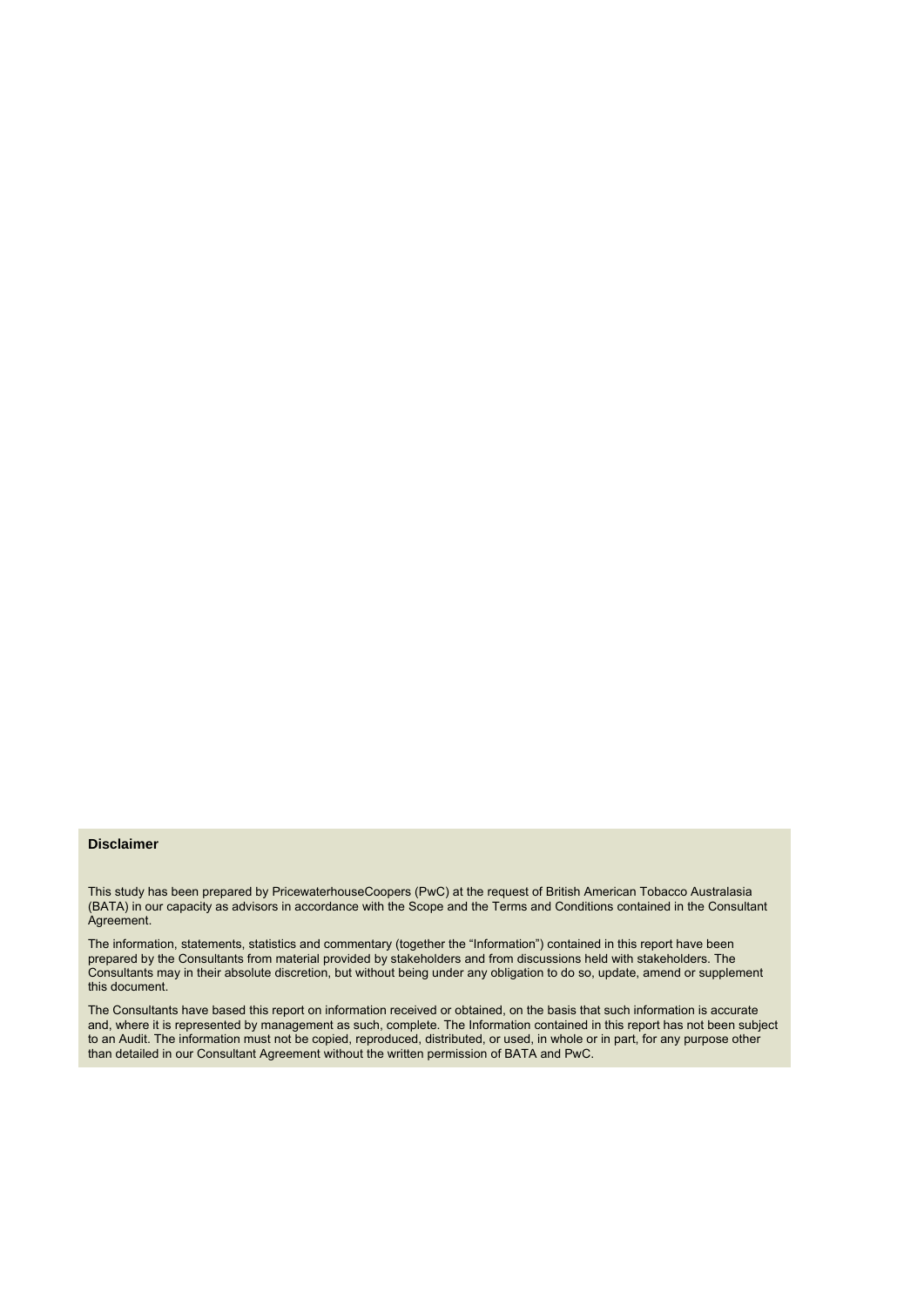### **Glossary**

| <b>Term</b>  | <b>Definition</b>                                       |
|--------------|---------------------------------------------------------|
| <b>ABS</b>   | <b>Australian Bureau of Statistics</b>                  |
| <b>ACBPS</b> | <b>Australian Customs and Border Protection Service</b> |
| <b>AFP</b>   | <b>Australian Federal Police</b>                        |
| <b>ANAO</b>  | <b>Australian National Audit Office</b>                 |
| <b>AQIS</b>  | Australian Quarantine and Inspection Service            |
| <b>ATO</b>   | <b>Australian Tax Office</b>                            |
| <b>BATA</b>  | <b>British American Tobacco Australia</b>               |
| <b>FCTC</b>  | <b>Framework Convention on Tobacco Control</b>          |
| <b>GST</b>   | <b>Goods and Services Tax</b>                           |
| <b>PIN</b>   | <b>Penalty Infringement Notice</b>                      |
| <b>PML</b>   | <b>Phillip Morris Limited</b>                           |
| <b>RYO</b>   | Legal roll-your-own pouch tobacco                       |
| <b>TMC</b>   | Tailor made cigarettes                                  |
| <b>WHO</b>   | World Health Organisation                               |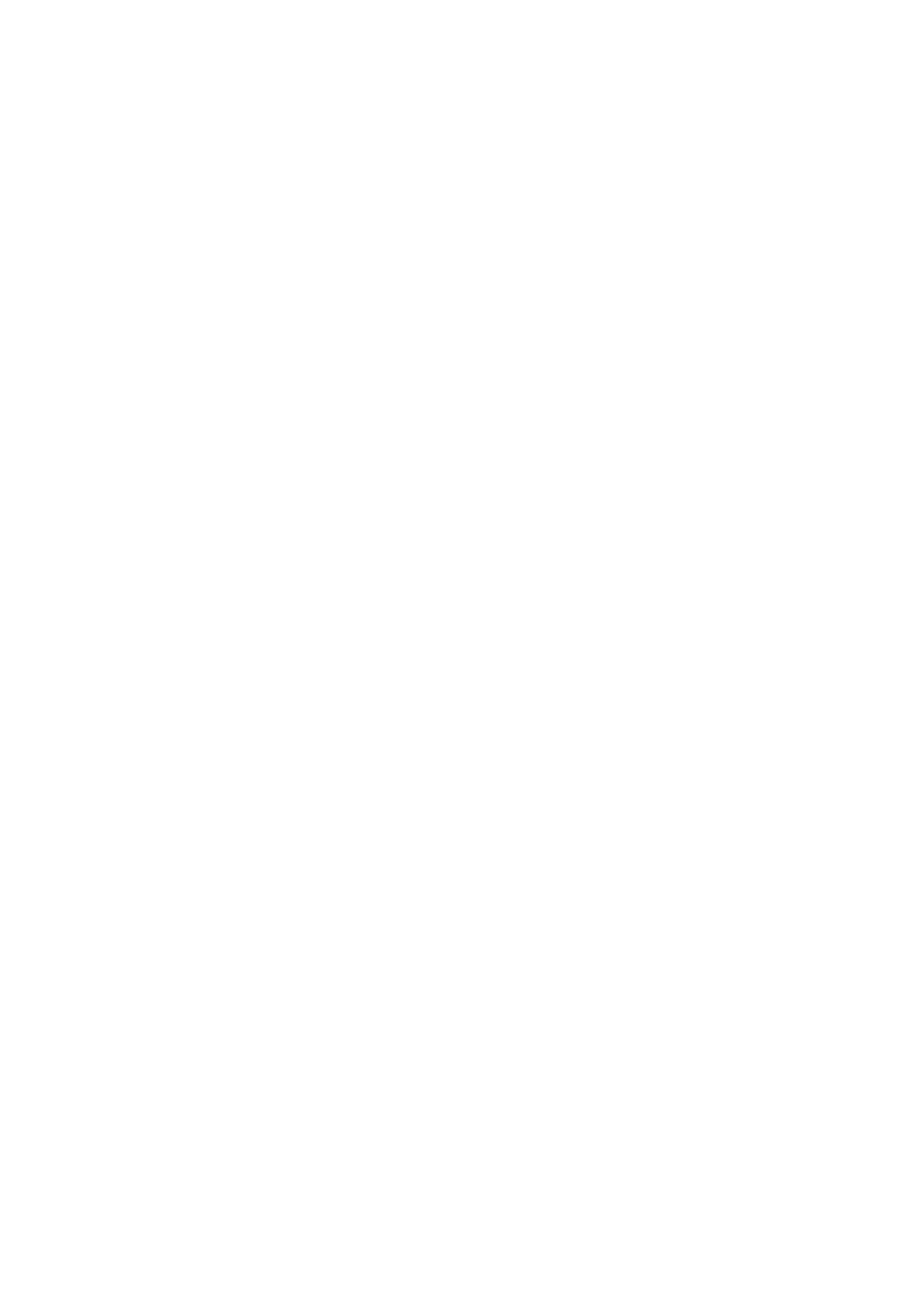## **Contents**

|                                          | <b>Executive summary</b>                   | 1              |
|------------------------------------------|--------------------------------------------|----------------|
| 1                                        | <b>Background</b>                          | $\overline{5}$ |
| $\overline{2}$                           | Supply of illegal tobacco                  | 14             |
| 3                                        | Profile of legal and illegal tobacco users |                |
| 4<br>Size of the illegal tobacco market  |                                            | 23             |
| 5<br>Regulation of the tobacco market    |                                            | 27             |
|                                          | <b>Appendices</b>                          |                |
| <b>Appendix A</b><br><b>Bibliography</b> |                                            | 36             |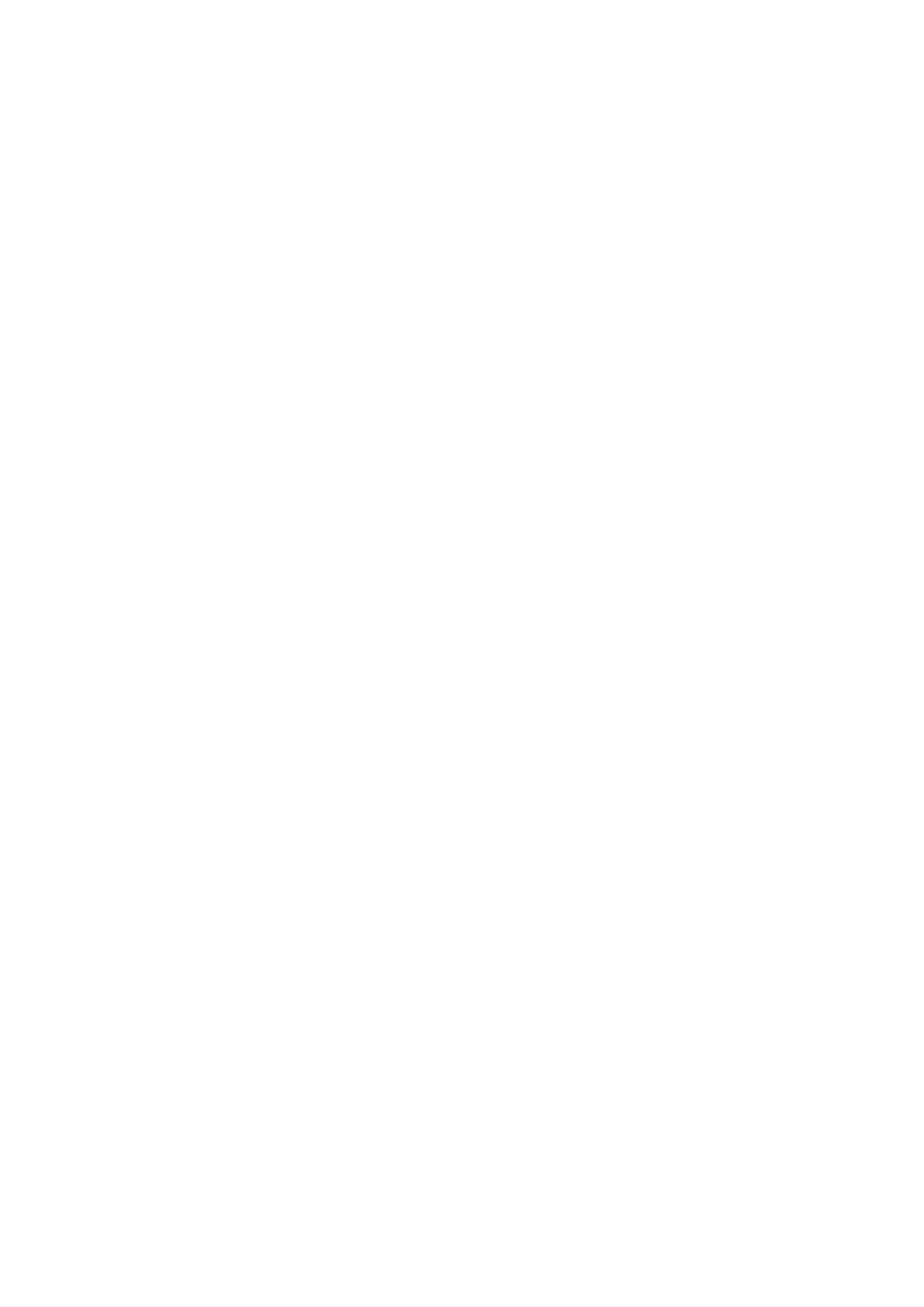#### **Illegal tobacco consumption equivalent to 12.3% of cigarettes consumed in Australia**

**\$642 million in Commonwealth Government taxation revenue lost due to illegal tobacco use** 

## Executive summary

### Illegal tobacco remains a problem for Government and the wider community

The illegal tobacco market continues to represent a large problem for government, retailers and the tobacco industry with the volume of illegal tobacco consumed equivalent to 12.3% of tobacco consumption in Australia, based on modelling results.

Following the cessation of legal domestic tobacco production there has been decreased availability and access to unbranded tobacco in Australia, which has seen the number of consumers who regularly purchase unbranded tobacco dip from 6% in 2007 to 2% of smokers today (based on the results of a survey of tobacco users).

However, there has also been a partial shift away from unbranded tobacco to counterfeit and contraband tobacco products, and the volume of illegal tobacco purchased per occasion and the frequency of purchase also appears to have risen.

As a result, the total illegal tobacco market has grown, with an estimated 2.3 million kilograms of illegal tobacco consumed annually. This is up from 1.8 million kilograms, which was the estimated market size in 2007. With the recent increase in taxation rates, this represents a taxation revenue loss for the Commonwealth Government of \$624 million (excluding GST).

The illegal tobacco market is a problem for Australia and internationally in many respects. In terms of adverse health impacts, the Department of Health and Ageing (DoHA) identifies that illegal tobacco presents serious health risks in addition to those of smoking legal tobacco.<sup>2</sup> This is due to the fact that illegal tobacco typically contains a number of contaminants and is not subject to quality control standards that legal tobacco production adheres to. Press reports in the United States and Canada are also pointing to a nexus between illegal tobacco and organised crime where it is believed that some organised crime syndicates are using the trafficking of illegal cigarettes as a way to fund their organisations because the potential profit margin is so large.<sup>3</sup>

The change in the types of illegal tobacco products being used in Australia represents a new challenge in combating illegal tobacco trade. Greater focus now needs to be on the international environment, particularly countries from which illegal tobacco is being sourced, and the smuggling of illegal tobacco into Australia.

1

<sup>&</sup>lt;sup>1</sup> PricewaterhouseCoopers 2007, Illegal Tobacco Trade: Costing Australia Millions.

<sup>2</sup> Department of Health and Ageing website 2007, *Fact Sheet: The facts about 'chop-chop' tobacco,* www.health.gov.au

<sup>3</sup> For instance, see http://www.ticklethewire.com/2009/04/16/illegal-cigarettes-and-organizedcrime-more/, http://www.tillsonburgnews.com/ArticleDisplay.aspx?archive=true&e=2079074, http://www.nationalpost.com/scripts/story.html?id=2277961.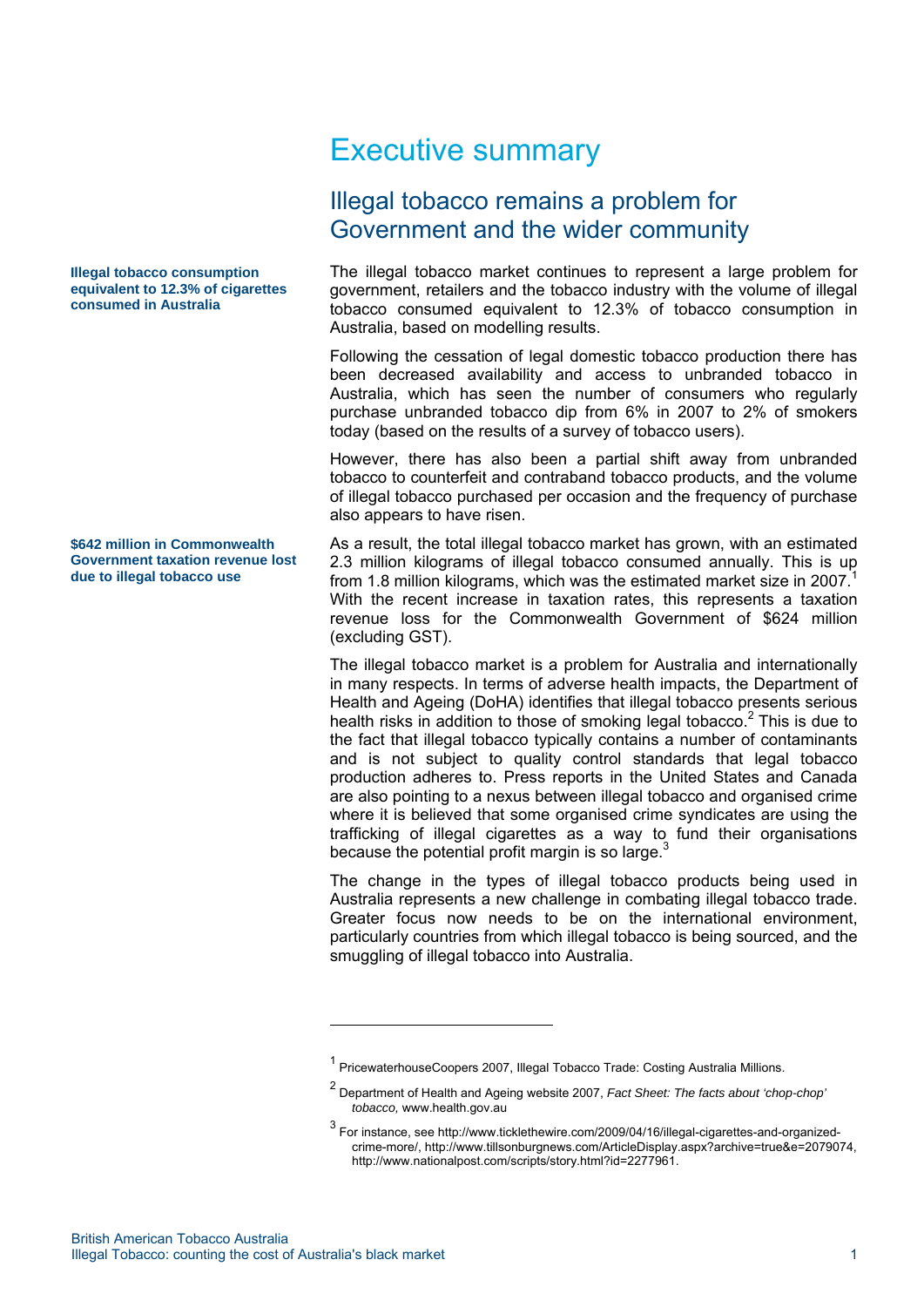**Consumers are sourcing illegal tobacco from multiple suppliers, and products are coming from Australia as well as overseas** 

**Price remains a key driver of decisions to use illegal tobacco products** 

### Need to remain vigilent in addressing sources of illegal supply

Despite the positive illegal tobacco control measures currently in place, access to illegal tobacco products remains a problem. Survey results show that the points of sale of illegal tobacco are abundant enough for most consumers to have multiple suppliers. Only 29% of illegal tobacco users purchase their unbranded tobacco from only one supplier. Over 50% purchase illegal tobacco products from two to four different suppliers, and 20% purchase from a larger number of suppliers.

Most unbranded tobacco continues to be purchased from a tobacconist (39%) or at local markets (17%). Unbranded tobacco users believe that their illegal tobacco is sourced mainly from Australia, or otherwise it is believed to be sourced from China, India or Holland.

### Illegal tobacco smokers remain price sensitive, and for those that are aware of it, more are using it

Illegal tobacco users are typically more price sensitive than smokers of legal tobacco products, which has been confirmed in the latest survey results. The key findings on illegal tobacco demand include the following:

- The awareness of illegal tobacco continues to be high at 50% of smokers. Of those that are aware of illegal tobacco, half actually purchase it, which is up from around a third of those that actually purchased it in 2007.
- The proportion of consumers purchasing unbranded tobacco has fallen from 16% to 13% of smokers, but new information on purchases of counterfeit and contraband tobacco products more than makes up for this (purchased by 8% of smokers) and total consumption has grown.
- Unbranded tobacco users are predominately male and over 45 years of age (similar to the population of legal tobacco smokers). They also tend to smoke cheaper tobacco products in general, showing a strong preference for mainstream or value brands of legal tobacco. This shift to preferences for cheaper legal brands has increased since 2007.
- Users of counterfeit and contraband illegal tobacco products are younger, and tend to prefer more premium brands of legal tobacco products. This suggests that they use illegal products as a way of affording higher end products.
- Smokers of unbranded tobacco are long time users 48% of unbranded tobacco users have been purchasing illegal tobacco for more than 9 years.
- Most common reason for using illegal tobacco is cheaper prices, followed by perceptions of 'healthier products'. The 'cheapness' of illegal tobacco was the key reason for 77% of purchases of unbranded tobacco, but only 52% of purchases of counterfeit and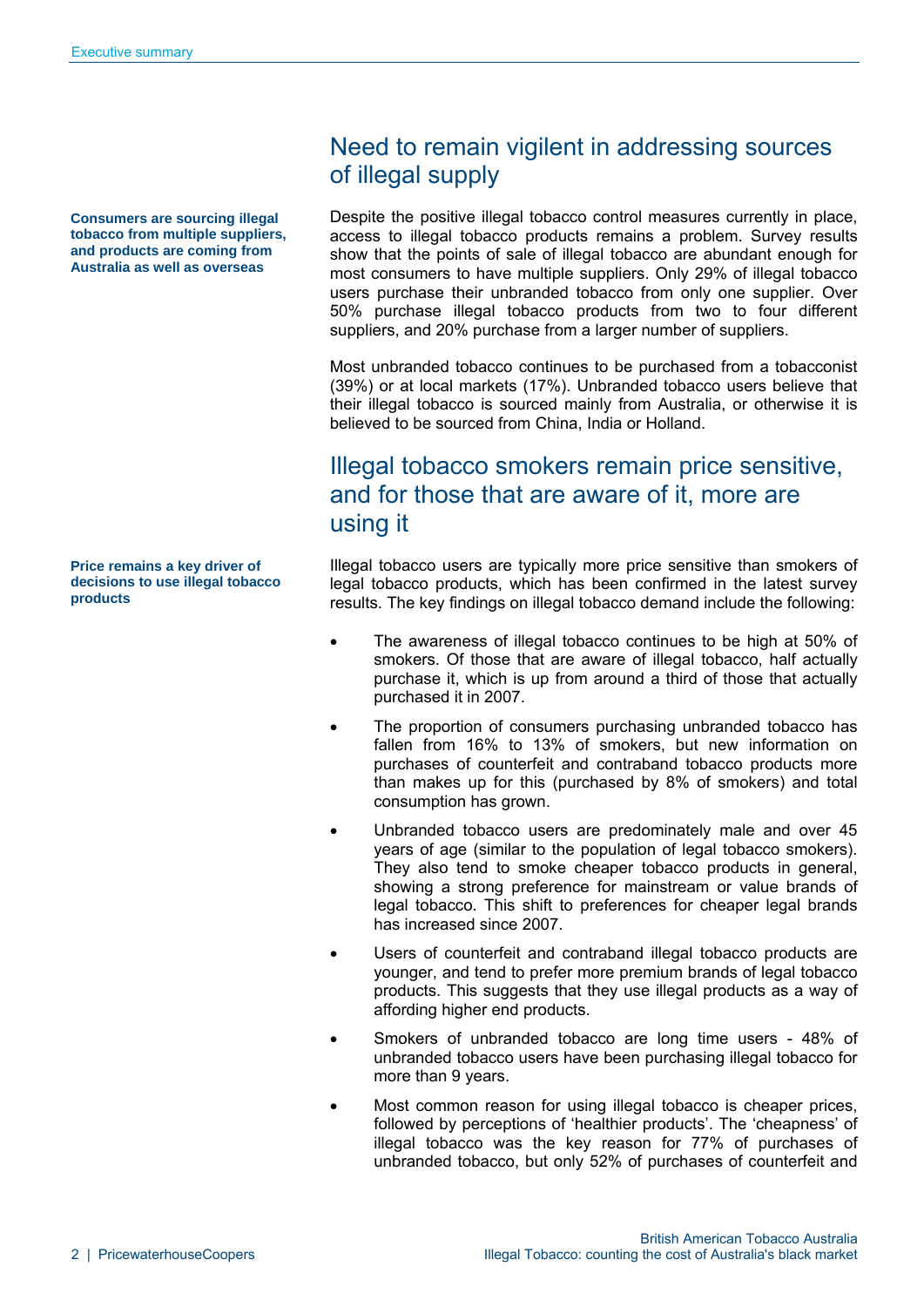contraband cigarettes with many users not realising at the time that they were purchasing illegal products.

• Information from smokers that ceased purchasing unbranded tobacco in the last 12 months sited mainly poor quality as well as reduced availability and access as reasons for no longer purchasing unbranded tobacco.

### Estimated size of the illegal tobacco market

Estimates on the size of Australia's illegal tobacco market, using four specific models, range from 347,000 kilos to 2.3 million of illegal tobacco in Australia 2008-09.

Estimates using the consumption model, which is based on the usage patterns of illegal tobacco consumers total 2.3 million kilos of illegal tobacco in 2008/09, representing a \$624 million excise revenue loss (excluding GST) to the Commonwealth Government, a 39% increase in the estimated excise loss from 2007. However, it is important to consider that \$95.8 million of this increase is due to the identification of counterfeit and contraband tobacco products.

In comparison, using a smuggled tobacco model, the total quantity of illegal tobacco is estimated at 264,061 kilos (based on seized smuggled tobacco only). This level of illegal tobacco is equal to a \$96.3 million excise revenue loss (excluding GST).

### Positive evidence of a recent crackdown on illegal tobacco supply but still more to do

Since the cessation of legal domestic tobacco production in 2007, increases in regulatory control, particularly through increased monitoring and seizing of illegal tobacco products have had some impact on reducing the size of the illegal tobacco market.

However, unbranded loose leaf tobacco has now given way to higher quantities of illegally imported tobacco products such as contraband and counterfeit cigarettes. Coupled with higher excise duties, the illegal tobacco market is seen as a lucrative way to avoid paying taxes, which represent about 68% of the cost of tobacco products.

Illegal tobacco control must remain vigilant, given that measures to reduce legal tobacco use may unintentionally result in greater illegal tobacco trade. For instance, regulatory options that have been canvassed in the public domain include:

- increasing the price of legal cigarettes;
- banning the display of tobacco products at retail outlets; and
- introducing generic packaging.

Overall, there is a risk that these new tobacco control measures could result in increased consumption of illegal tobacco. For instance:

When asked what their response to a 10% increase of the price of manufactured cigarettes would be, 16% of surveyed tobacco users (legal and illegal) responded that they would increase purchases of illegal

**Estimates of the size of the illegal tobacco market range from 347,000 kilos to 2.3 million kilos in 2008/09** 

**Using the consumption model, it is estimates that there was a \$624 million excise revenue loss in 2008- 09 due to illegal tobacco** 

**Tobacco control measures can have the unintended consequence of increasing illegal tobacco demand**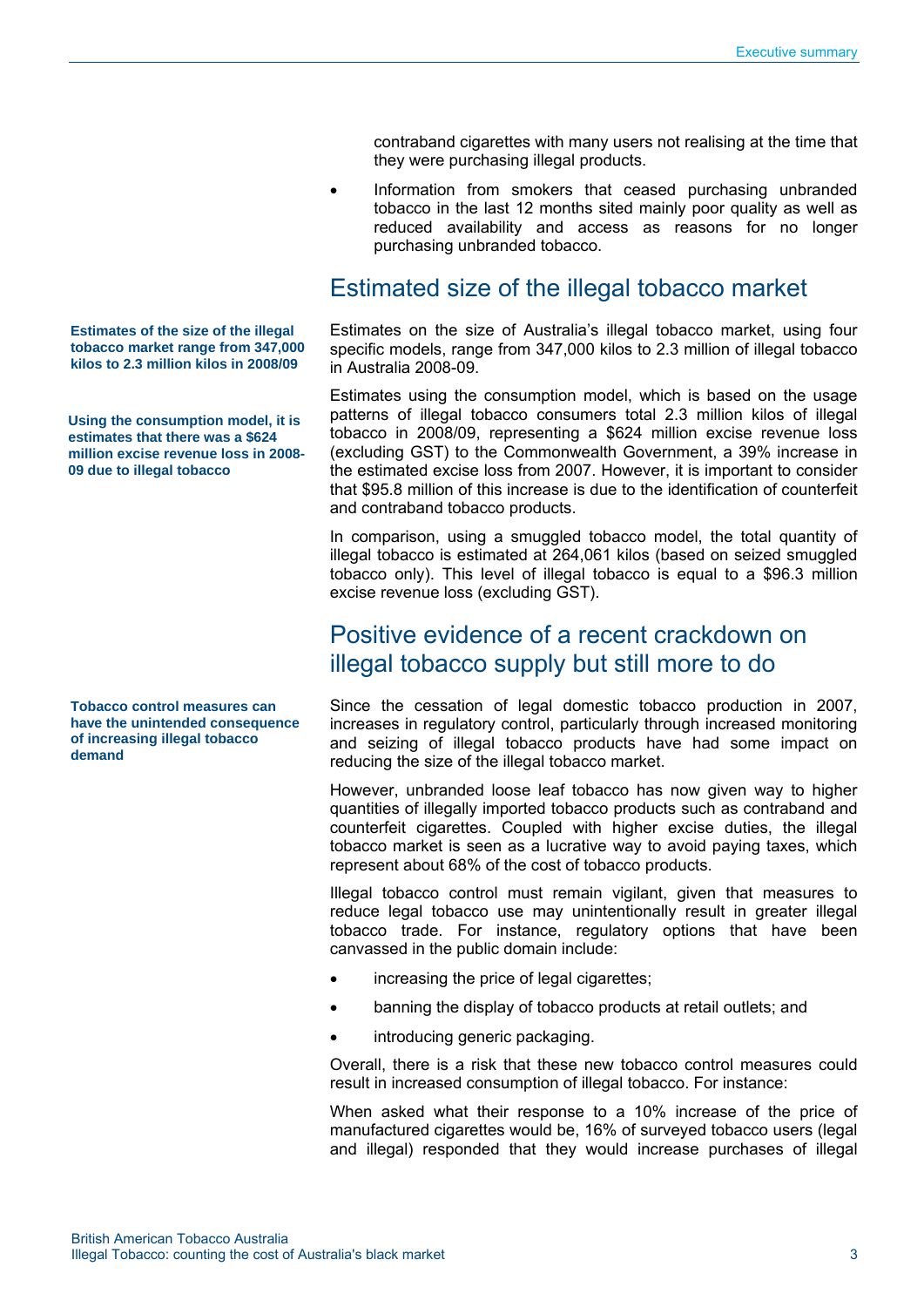tobacco. Of those that would increase purchases, half (50%) of the respondents identified they would shift more than half of all purchases to illegal tobacco.

In addition, 13% of respondents stated that they would increase their purchases of illegal tobacco if tobacco displays for manufactured cigarettes were removed from the point of service. Of those that would increase purchases, almost half (46%) identified they would shift more than half of all purchases to illegal tobacco.

This report has highlighted the changing nature of the illegal tobacco problem. This should be reflected in future regulatory options to decrease the incentive for people to purchase, smuggle, or produce illegal tobacco products, such as:

- Further enhancements to monitoring and detection; and
- Increased penalties for using or smuggling illegal tobacco.

**New illegal tobacco control measures must reflect the changing nature of the illegal tobacco problem in Australia**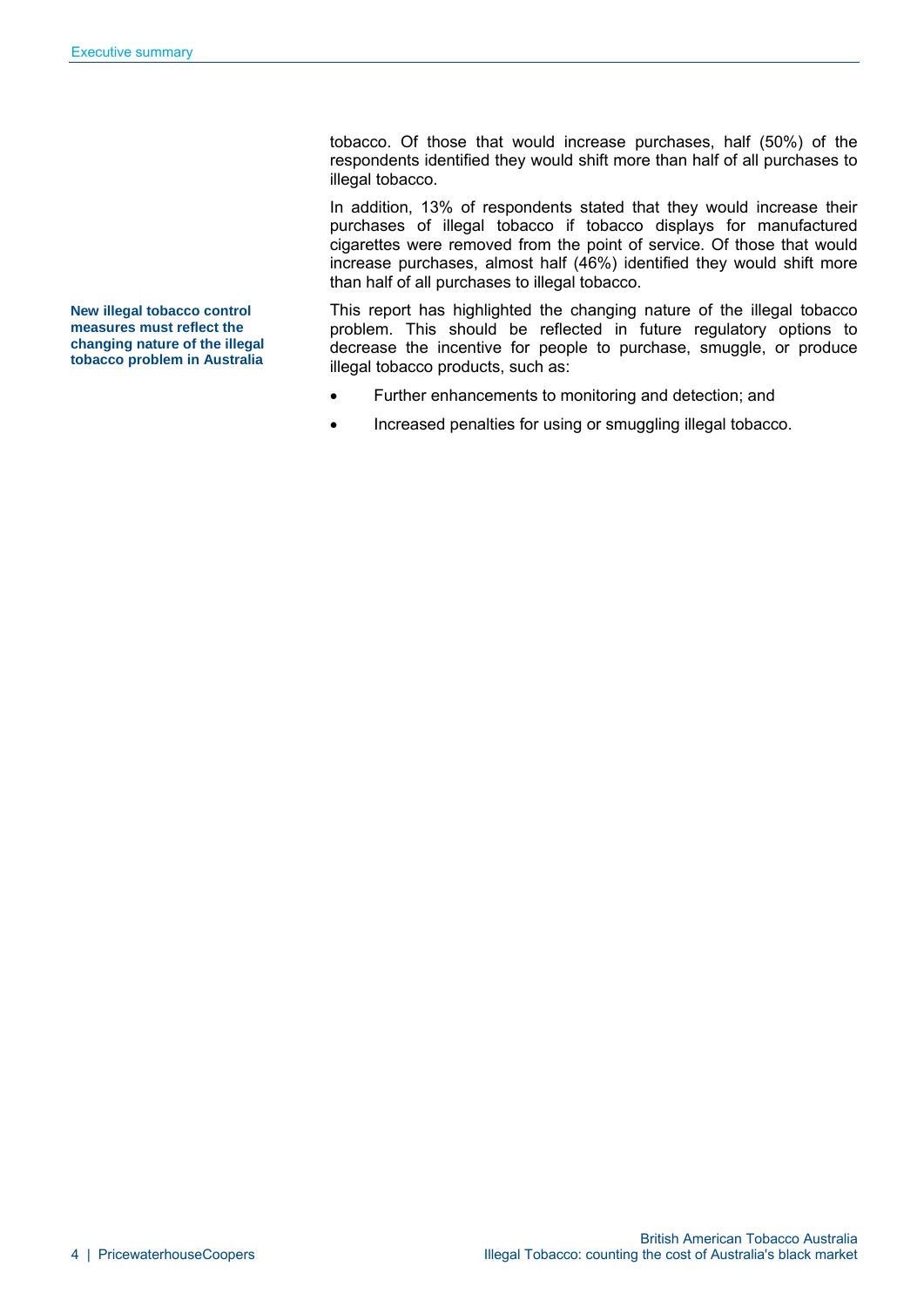## 1 Background

The Australian tobacco industry makes a significant contribution to the economy in terms of government revenue, retail sales and employment. In 2007/08, the Australian tobacco market generated total revenues of \$9.3 billion, representing a contribution of \$3.6 billion (0.4%) to Australia's GDP. Of this, \$5.62 billion was collected in excise revenue directed to government (excluding imported products / customs duty).

The illegal tobacco market represents a large problem for government, retailers and the tobacco industry with the total volume of illegal tobacco consumed equivalent to 12.8% of tobacco consumption in Australia.

Following the cessation of legal domestic tobacco production there has been decreased availability and access to unbranded tobacco. As a result, there has been a shift away from unbranded tobacco to counterfeit and contraband cigarettes.

This represents a new challenge in combating illegal tobacco trade. Greater focus now needs to be on the international environment, particularly countries from which illegal tobacco is being sourced, and the smuggling of this illegal tobacco into Australia.

The use of illegal tobacco results in foregone government revenue, adverse public health impacts, and is believed to have links with other unlawful activity.

### Scope of study

This study is an independent report, commissioned by BATA, which identifies the scale and scope of the illegal tobacco market in Australia and highlights the characteristics and purchasing behaviours of illegal tobacco users.

This report has been produced by PricewaterhouseCoopers and draws on independent primary research undertaken for this study through a survey of legal and illegal tobacco users undertaken by Roy Morgan.

This study is an updated version of *Illegal tobacco trade: Costing Australians millions* report, which was also commissioned by BATA and independently produced by PricewaterhouseCoopers in July 2007.

### Legal domestic tobacco production

Legal domestic tobacco production has ceased in Australia. Prior to 2007, around 4 million kilograms of tobacco was produced domestically, which had continually declined from a production peak of 17.2 million kilograms in 1970. This cessation of domestic tobacco production was, for the most part, due to three key drivers:

- international price competition;
- successive reductions in the protective tariff on Australian leaf during the 1990s; and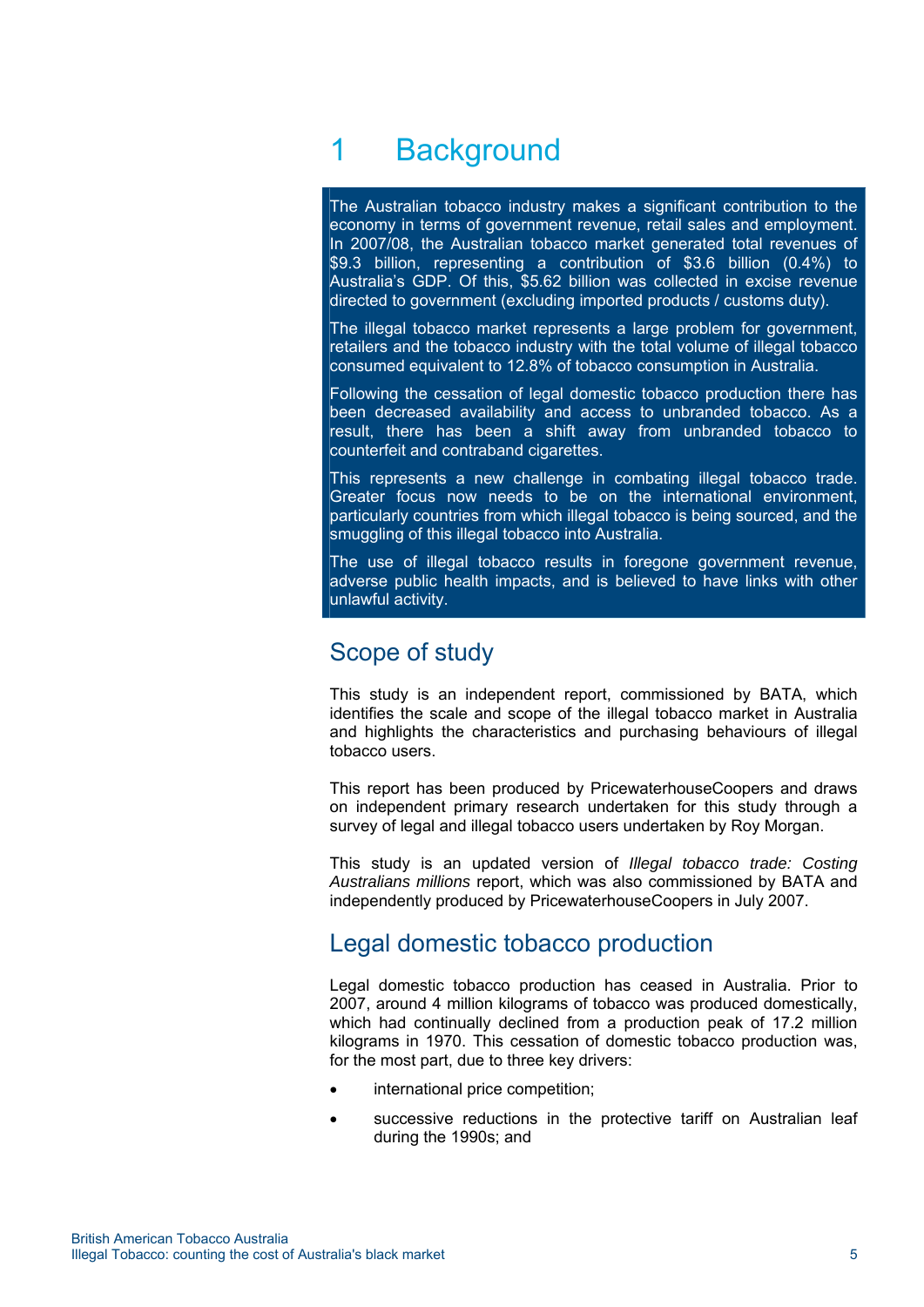declining tobacco consumption in the Australian population.

To smooth the transition from domestic tobacco production for Australian farmers, the Australian Government provided financial assistance to former tobacco growers. For instance:

- In 2004, former tobacco growers in Northern Queensland received Government assistance following the cancellation of their growing licences by the Australian Tax Office (ATO);
- In 2006, BATA notified growers in Victoria that it would not be purchasing tobacco after 2009.<sup>4</sup> This provided tobacco growers with three years to smooth the transition from farming tobacco to agricultural products. The Federal Government has since provided in excess of \$16.8 million in assistance to former Victorian tobacco growers.

Although illegal tobacco trade has long been prevalent in the Australian tobacco market, since the cessation of legal domestic tobacco production, illegal tobacco is increasingly being sourced from China, Vietnam, Syria, Philippines, Indonesia, Brazil and the United Arab Emirates.<sup>5</sup>

### Tobacco excise

1

A variety of taxes are applied to cigarettes and other tobacco products internationally. Virtually all countries apply excise duties as an amount payable per cigarette stick. Tobacco taxes are favoured by governments because of their relatively high level of acceptance amongst voters and because of their low administrative costs relative to the income they generate.

In Australia, taxes comprise on average 68% of the total cost of cigarettes. This percentage is lower than the majority of OECD countries. For example, taxes make up 80% of the cost of cigarettes in France, 78% of the costs in the United Kingdom and 76% of the cost in Canada.<sup>6</sup>  $\overline{a}$ 

However, it is important to note that although the tax component may be low in Australia that other countries, the absolute price of cigarettes is often higher. In fact analysis of the relative international price of cigarettes shows that prices in Australia are significantly higher than elsewhere. Recent research by Citi, which uses the local price of the McDonald's hamburger as the base unit, found that a packet of Malboro in Australia costs three times the local price of a Big Mac, which was the highest of all countries that sell Big Mac's and are used in the 'Big Mac  $index<sup>7</sup>$ 

<sup>4</sup> ABC Rural Victoria, *Federal Government offers tobacco growers exit package 2006,* accessed on 20 September 2009, at *http://www.abc.net.au/rural/vic/content/2006/s1774133.htm*

<sup>5</sup> Cancer Council Victoria, accessed on 25 September 2009, at: www.tobaccoinaustralia.org.au

<sup>6</sup> Mackay, Eriksen and Shafey, The Tobacco Atlas, 2006, World Bank classification of income status of nations. Available from: www.tobaccoinaustralia.org.au

 $7$  Citi Research 2009, 'Where there's smoking there's Citi research', Sydney Morning Herald, 10 September 2009, www.smh.com.au/business/where-theres-smoking-theres-citi-research-20090909-fho4.html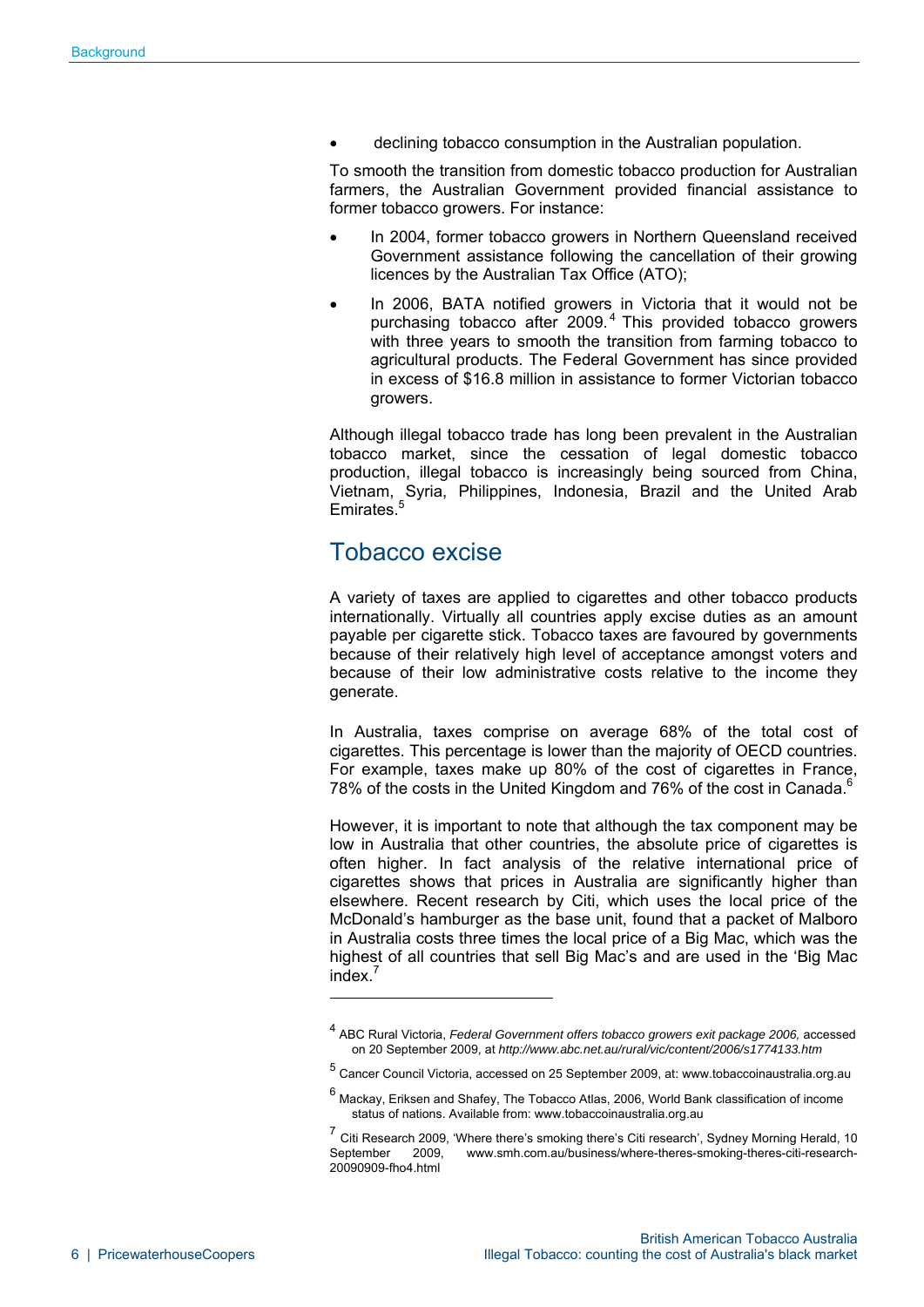In Australia, the current 'per stick' excise (excluding GST) as at 28 August 2009 is

- \$0.25833 per stick (not exceeding 0.8 grams tobacco content); and
- \$322.93 per kg of tobacco (loose leaf tobacco, RYO and cigars).<sup>8</sup>

In 2008, the Australian tobacco market generated total revenues of \$9.3 billion, representing a contribution of \$3.6 billion (0.4%) to Australia's GDP In 2008/09 \$5.62 billion was collected in excise revenues of tobacco products, representing 2% of Australia's taxation revenue.<sup>910</sup>

Relative to other taxes, the excise on tobacco, alcohol and petroleum accounted for approximately 10% of total federal revenue collected by the ATO in 2007/08.<sup>11</sup>

**Tobacco tax creates incentives to supply illegal tobacco** 

The avoidance of taxation is a key driver of illegal tobacco sales. Unbranded loose tobacco is sold for 30% of the price of legal tobacco at approximately  $$8$  per 50 grams<sup>12</sup> (wholesale price), compared to an average retail price of \$27 per 50 grams for branded tobacco.

Table 1 shows that unbranded tobacco in a cigarette tube costs approximately \$0.22 compared to \$0.40 for a legal RYO cigarette - a cost difference of \$0.18 per cigarette. This is despite the fact that tubes generally use more grams of tobacco than RYO cigarettes, and that tubes are nearly double the price of papers. These results show a 48% increase in the price of a legal RYO cigarette and a 16% increase in the price of an unbranded tobacco cigarette.

1

<sup>8</sup> Australian Taxation Office, *Excise Tariff Working Pages*, Schedule 28 August 2009, accessed on 24 September 2009, at http://law.ato.gov.au/atolaw/view.htm?docid=PAC/BL030002/1

<sup>9&</sup>lt;br>Commonwealth 2009/10 Budget Paper No.1, Statement 5: Revenue, Table 10, pg 29

<sup>&</sup>lt;sup>10</sup> Reserve Bank of Australia, *Gross Domestic Product -- G10*, June 2009, accessed on 20<sup>th</sup> September 2009, at: <www.rba.gov.au/Statistics/AlphaListing/alpha\_listing\_g.html>

<sup>11</sup> Australian Taxation Office, *Compliance Program 2009/10*, pg 4.

<sup>12</sup> Calculated based on Roy Morgan survey research 2009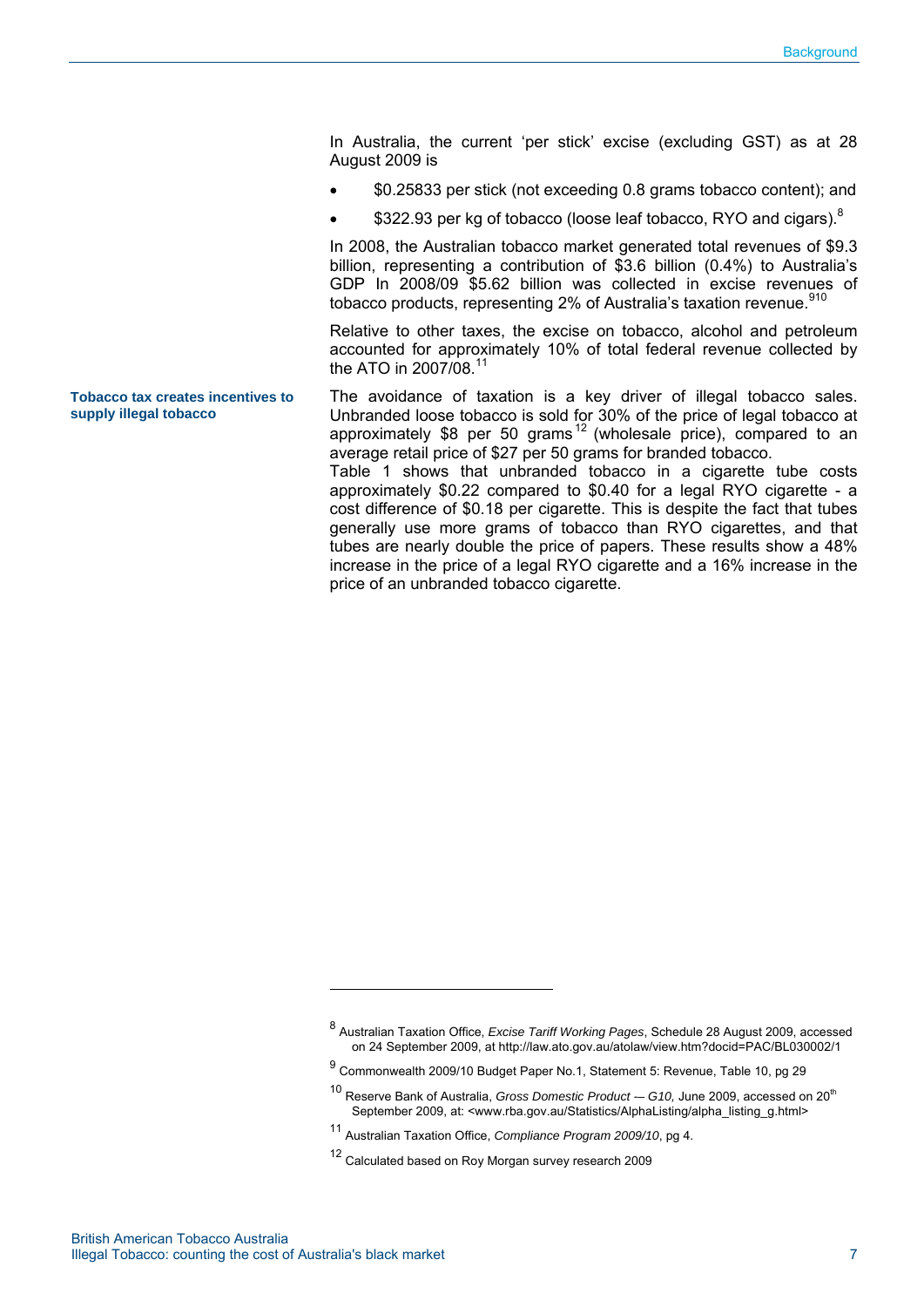#### **Table 1: Cost of unbranded tobacco versus legal cigarettes**

| <b>Cost analysis</b>                                             | <b>Legal RYO</b><br>cigarette | <b>Unbranded</b><br>tobacco in a<br>tube |
|------------------------------------------------------------------|-------------------------------|------------------------------------------|
| Assume total number of cigarettes is equal to:                   | 40                            | 40                                       |
| Total number of grams of legal/illegal tobacco per cigarette     | 0.70                          | 1.25                                     |
| Total number of grams of legal/illegal tobacco for 40 cigarettes | 28                            | 50                                       |
| Cost of 50q tobacco pouch (\$)                                   | \$27.39                       | \$7.84                                   |
| Proportionate cost of tobacco for 40 cigarettes (\$)             | 15.34                         | 7.84                                     |
| Cost of 50 papers/tubes (\$)                                     | 0.60                          | 1.16                                     |
| Proportionate cost of papers/tubes for 40 cigarettes (\$)        | 0.48                          | 0.93                                     |
| <b>Total cost for 40 cigarettes</b>                              | \$15.82                       | \$8.77                                   |
| Cost per cigarette                                               | \$0.40                        | \$0.22                                   |

### Illegal tobacco overview

There are three different forms of illegal tobacco available in Australia – unbranded tobacco, counterfeit cigarettes and contraband cigarettes. Each of these illegal forms of tobacco is defined below.

*Unbranded tobacco* more commonly known as 'chop chop' is generally sold in cheap packaging (i.e. clear plastic bags) as loose leaf tobacco in half-kilogram and one-kilogram lots and carries no health warnings or other labelling. The name chop chop is derived from the fact that this tobacco is often produced in amateur conditions and roughly cut into fine strips.<sup>13</sup> It is consumed in the same way as legal RYO pouch tobacco or via empty cigarette tubes. Tubes can be purchased from some tobacco retailers and supermarkets. When used in conjunction with a tubing machine (a small inserting device, available from tobacconists) many unbranded tobacco users are making a product that looks like tailor made cigarettes (TMCs) but avoiding tobacco tax, which makes them a fraction of the TMC packet price.

*Counterfeit cigarettes* often known as 'fake smuggled cigarettes', are generally cigarettes manufactured overseas illegally and smuggled into Australia for illegal sale. These cigarettes labelled with fake branding pose health risks to consumers as production facilities are unregulated and do not have to adhere to the strict production standards which licensed manufacturers follow. Of those counterfeit cigarettes seized by customs in the first half of 2009, the illegal tobacco production was sourced from China, the Philippines, Vietnam and Syria.

*Contraband cigarettes* are legitimate branded cigarettes, but the excise duty has been evaded. These cigarettes may be purchased in shops and tobacconists without the knowledge of the consumer. They can also be traded on the illegal market at a price much lower than that of an equivalent legal pack. One example of contraband cigarettes are packets

-

<sup>13</sup> Bittoun, R. 2004, *The Medical Consequences of Smoking "Chop-Chop Tobacco"*, Prepared for the Commonwealth Department of Health and Ageing, p. 3.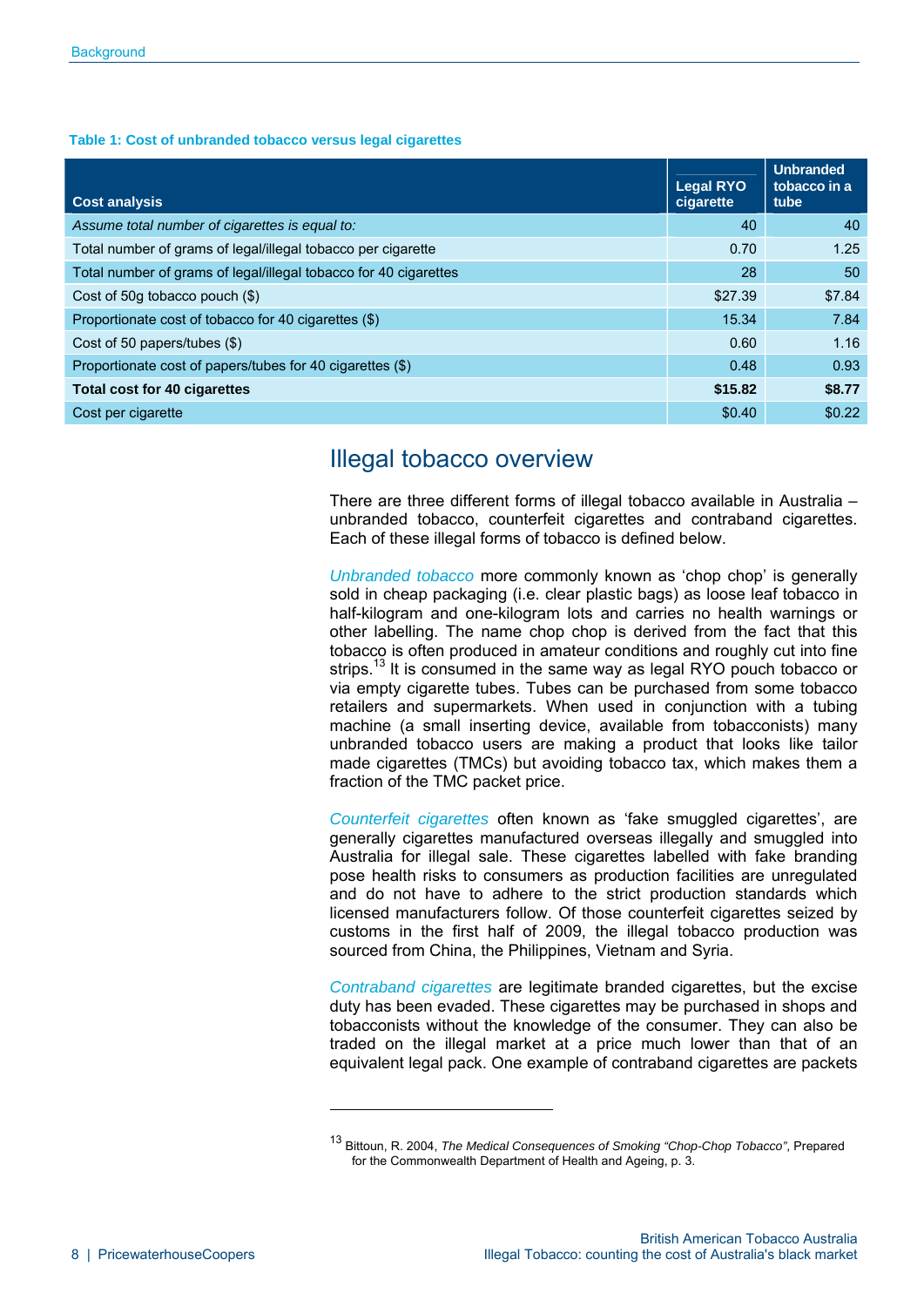purchased or somehow acquired duty free and then on-sold at a lower price.

Figure 1 illustrates the legal tobacco supply chain, showing the three types of illegal tobacco – unbranded, counterfeit and contraband - that at different stages of the supply chain divert from legal supply to the illicit market.

#### **Figure 1: Legal and illegal tobacco supply chain**



Imports of illegal tobacco are often large in scale. For instance, in January 2009, customs intercepted an attempt to import 10 million cigarettes from the Philippines in a sea cargo container at the Container Examination Facility in Sydney.<sup>14</sup> Another arrest of two men in 2009 represented Australia's largest single seizure of undeclared molasses tobacco. In total, 1,562 cartons of molasses tobacco with a weight of 11,600 kilograms were found which represents an attempt to evade more than \$4 million of government revenue.

#### A global issue

-

Illegal tobacco is not only a problem in Australia, but elsewhere in the developed world. For example, the illegal tobacco market in Canada is a growing problem. Of the cigarettes smoked in the province of Ontario, reports have estimated that between  $32\%^{15}$  and  $40\%^{16}$  of cigarettes were illegal in 2007, according to the published survey commissioned by Imperial Tobacco Canada and 'Physicians for a Smoke-Free Canada' respectively. Figures for 2008, by Imperial Tobacco Canada indicate that that the share of purchased illegal cigarettes in Ontario has increased to almost half the entire tobacco trade. The 'Physicians for a Smoke-Free Canada' provided a Canada-wide estimate of 27% of total cigarettes sales that were contraband in 2007 which indicates that some provinces

<sup>14</sup> Australian Customs and Border Protection Service Media Release, *Customs continues crackdown on cigarette smuggling*, 8 January 2009.

<sup>15</sup> Imperial Tobacco Canada, *Illicit Usage of Cigarettes in Canada – 2008 Study GfK Research*  Dynamics: Summary of Results, accessed on 9<sup>th</sup> September 2009.

<sup>16</sup> Physicians for a Smoke-Free Canada, *Estimating the volume of Contraband Sales of Tobacco in Canada, December 2008, p.8, accessed on 9<sup>th</sup> September 2009, at:* http://www.smoke-free.ca/pdf\_1/estimatesofcontraband-2008.pdf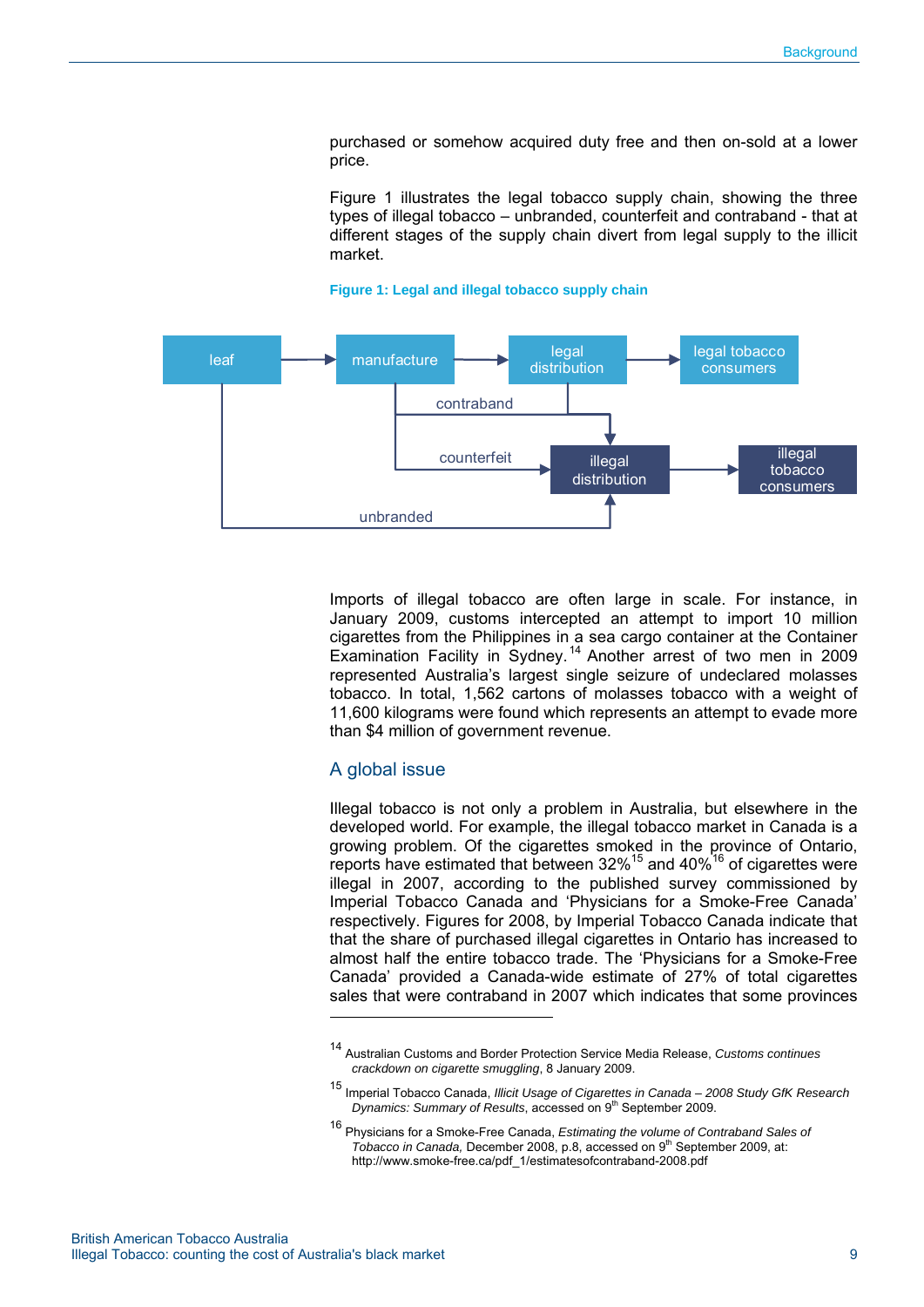(such as Ontario and Quebec) have a higher incidence of illegal tobacco trade than others.

The tobacco regulation in Canada includes; the prohibition of tobacco advertising; mandated cigarette packet pictorial health warnings on both the front and back; smoking bans in indoor public places, workplaces and restaurants (slight variations between provinces), and the minimum age set between 18 and 19 years old depending on the province.

Recently the province of Saskatchewan was the first to implement legal tobacco retail display bans in 2005, with all other Canadian provinces following suit.<sup>17</sup> This has posed additional concern over the link between increased regulation of legal tobacco, such as retail display bans and increased usage of illegal tobacco, particularly contraband products. Further, in Saskatchewan, since the introduction of retail display banks, smoking rates have increased to 25 per cent, with some areas of the province experiencing smoking rates of over 35%, the highest smoking rate in Canada (2006 results).

It must be noted however, that the illegal tobacco market in Canada is different to Australia as the majority of illegal cigarettes are moving illegally off native reserves, causing it to be a culturally-sensitive issue for Canada's government and law-enforcement agencies.

### Impacts of illegal tobacco

There are four key impacts of illegal tobacco use in Australia that affect governments, retailers and the tobacco industry:

- changing trends in the type of illegal tobacco consumed with some shift from the purchase of illegal unbranded tobacco ('chop chop') to the purchase of counterfeit and contraband tobacco products, which require a shift in focus to better control illegal tobacco supply and distribution;
- foregone government revenue;
- adverse public health effects; and
- links with other unlawful activities.

Each of these key impacts of illegal tobacco use are discussed below.

### *Changing trends*

-

Following the cessation of legal domestic tobacco production there has been decreased availability and access to unbranded tobacco. As a result, there has been a shift away from unbranded tobacco to counterfeit and contraband cigarettes. This represents a new challenge in combating illegal tobacco trade. Greater focus now needs to be on the

<sup>17</sup> Banning the Display of Tobacco Products, accessed at: *<http://www.productdisplayban.com/Pages/Section1/Canada/TobaccoLegislation.htm>*

<sup>18</sup> The Lung Association Saskatchewan, accessed at: *http://www.sk.lung.ca/content.cfm?edit\_realword=xtra0298*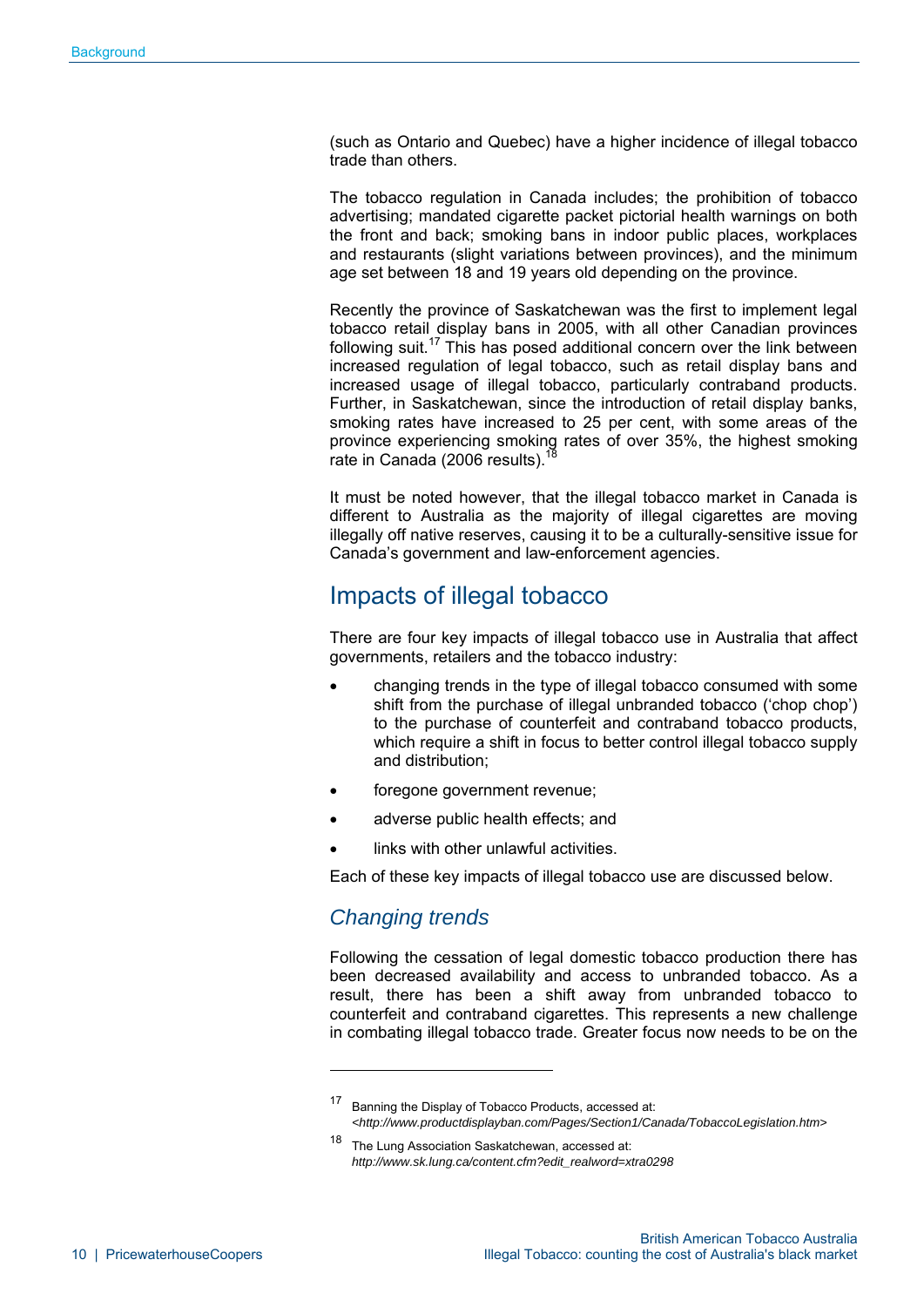international environment, particularly countries from which illegal tobacco is being sourced, and the smuggling of this illegal tobacco into Australia.

#### *Foregone government revenue*

The tobacco industry is a dynamic industry that represents a large source of taxation revenues. The cost to Government of illegal tobacco trade is substantial, and continues to climb as tobacco tax rates increase and the total volume of illegal tobacco rises. With approximately 2.3 million kilos of illegal tobacco estimated to have been used in 2009 (see Section 1), this represents a taxation revenue loss (including GST) of \$624 million. This is up from the estimated \$450 million in lost government revenue estimated in 2007.

The issue of lost taxation revenue becomes more significant as tobacco excise becomes a greater proportion of total excise, which as shown in Table 2, has grown from 11.8% in 1999/00 to 24.2% in 2005/06, with a slight decline of 1.3% over the past three years. If tax rates rise further as part of a preventative health initiative, the total expected revenue lost would rise further still.

| Year           | Tobacco excise<br>collected (\$m) | Tobacco excise as<br>a % of total excise | % change |
|----------------|-----------------------------------|------------------------------------------|----------|
| 1999-2000      | 1,659                             | 11.8%                                    |          |
| 2000-01        | 4,637                             | 24.4%                                    | 179.51%  |
| 2001-02        | 4,841                             | 24.7%                                    | 4.40%    |
| 2002-03        | 5,212                             | 25.1%                                    | 7.66%    |
| 2003-04        | 5,240                             | 24.9%                                    | 0.54%    |
| 2004-05        | 5.293                             | 24.1%                                    | 1.01%    |
| 2005-06        | 5,296                             | 24.2%                                    | 0.06%    |
| 2006-07        | 5,382                             | $23.6\%$ .                               | 1.62%    |
| 2007-08        | 5,631                             | 23.9%                                    | 4.63%    |
| $2008 - 09(f)$ | 5,620                             | 22.9%                                    | $-0.20%$ |

#### **Table 2: Tobacco excise growth trend**

*Source: Commonwealth Budget Papers 2000/01 -2009/10, No. 1, Statement 5: Revenue. Note: The collected tobacco excise excludes customs duty and GST.* 

### *Public health effects*

Another major cost of illegal tobacco use is the negative impact on public health. The Department of Health and Ageing identifies that illegal tobacco presents serious health risks in addition to those of smoking legal tobacco.<sup>19</sup> This is due to the fact that illegal tobacco typically contains a number of contaminants and is not subject to quality control standards that legal tobacco production adheres to. Further, illegal tobacco does not display health warnings as legal tobacco does.

-

<sup>19</sup> Department of Health and Ageing website 2007, *Fact Sheet: The facts about 'chop-chop' tobacco,* www.health.gov.au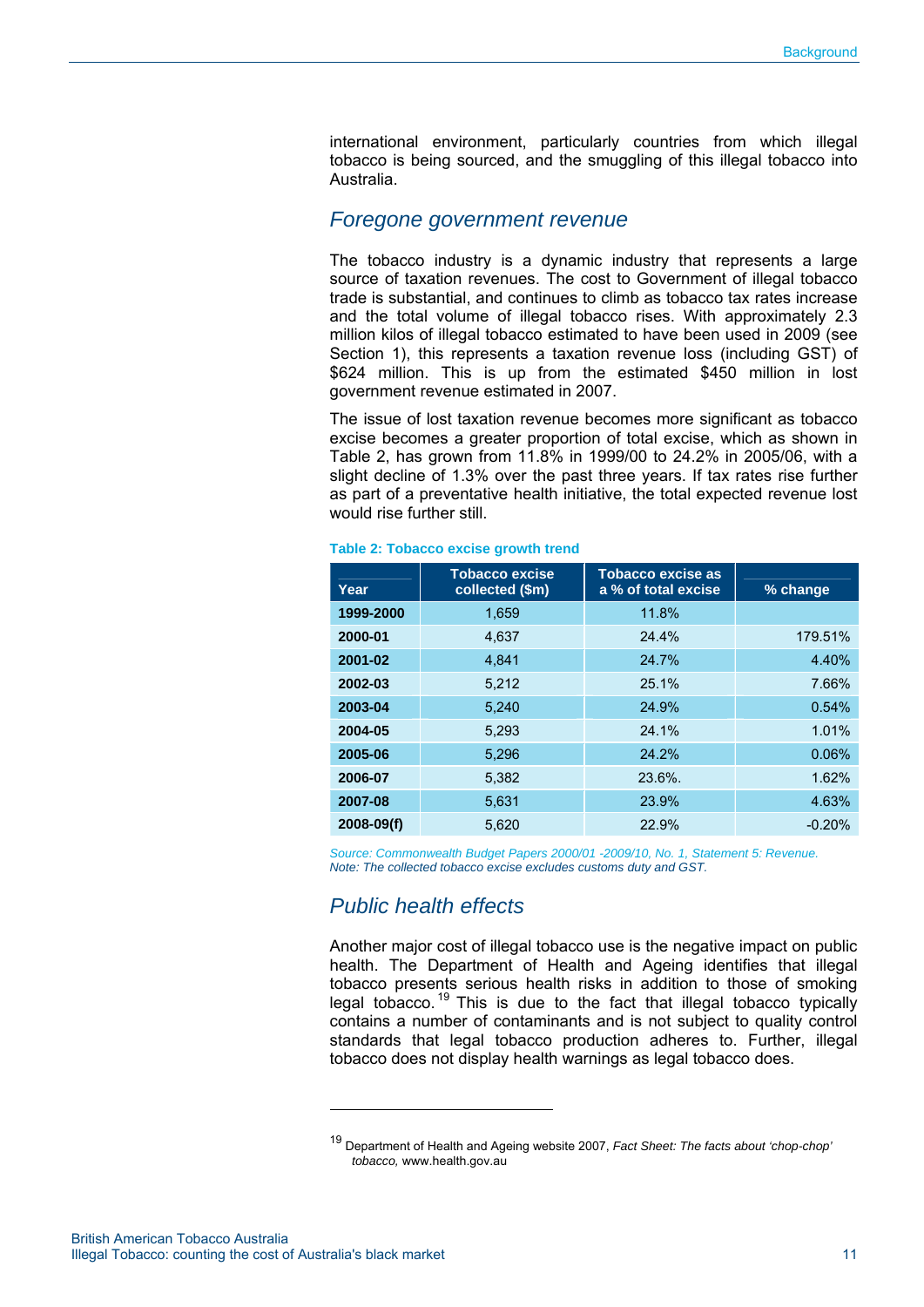Illegal tobacco can be manipulated by producers and sellers to increase weight and therefore profits, grown using techniques that may elevate the concentration of heavy metals and other toxic substances.<sup>20</sup> Illegal tobacco, in particular loose leaf unbranded tobacco frequently has straw, twigs or grass clippings added to the tobacco leaf to bulk up the weight for sale. There have also been reports of dampening the illegal tobacco to also increase its weight. This practice can increase the prevalence of mould spores which could enter the lungs, and also increases the presence of fungal contamination. Some products are also fumigated with chlorine bleach, which puts users at risk of inhaling chlorine gas. $21$ 

A recent nation-wide study found that current and lifetime users of illegal tobacco report 'significantly worse mental and physical health' relative to smokers of legal tobacco.<sup>2</sup>

Also, for price sensitive smokers, illegal tobacco may present an alternative to quitting.

#### *Links with other unlawful activity*

The illegal tobacco trade poses significant costs to the community as a result of its links to organised crime. The smuggling of tobacco has been linked with other serious criminal activity. On the basis of Australian Taxation Office research, the ANAO observed that smuggling organisers were 'actively involved in other forms of criminality such as drugs, money laundering, identity fraud and car rebirthing as well as tobacco smuggling<sup>'.23</sup>

Press reports in the United States and Canada in particular are also pointing to a nexus between illegal tobacco and organised crime where it is believed that some organised crime syndicates are using the trafficking of illegal cigarettes as a way to fund their organisations because the potential profit margin is so large. For example, profit margins in the United States are known to be seven times the value of the illegal goods.<sup>24</sup>

-

<sup>20</sup> Pappas, R., Polzin, G., Watson, C., & Ashley, D, 2007, 'Cadmium, lead, and thallium in smoke particulate from counterfeit cigarettes compared to authentic US brands', *Food and Chemical Toxicology Journal,* Volume 45, pp 202-209.

<sup>21</sup> Smoking Research Unit, Department of Psychological Medicine, University of Sydney NSW 2003

<sup>22</sup> Aitken, C., Fry, T., Farrell, L., & Pellegrini, B., 2009, 'Smokers of illicit tobacco report significantly worse health than other smokers', *Nicotine & Tobacco Research*, Volume 11, No. 8 9 August 2009), pp. 996-1001.

<sup>23</sup> ANAO 2006, *Administration of Petroleum and Tobacco Excise Collections: Follow-up Audit, Australian Tax Office*, p. 15.

<sup>24</sup> For instance, see http://www.ticklethewire.com/2009/04/16/illegal-cigarettes-and-organizedcrime-more/, http://www.tillsonburgnews.com/ArticleDisplay.aspx?archive=true&e=2079074, http://www.nationalpost.com/scripts/story.html?id=2277961.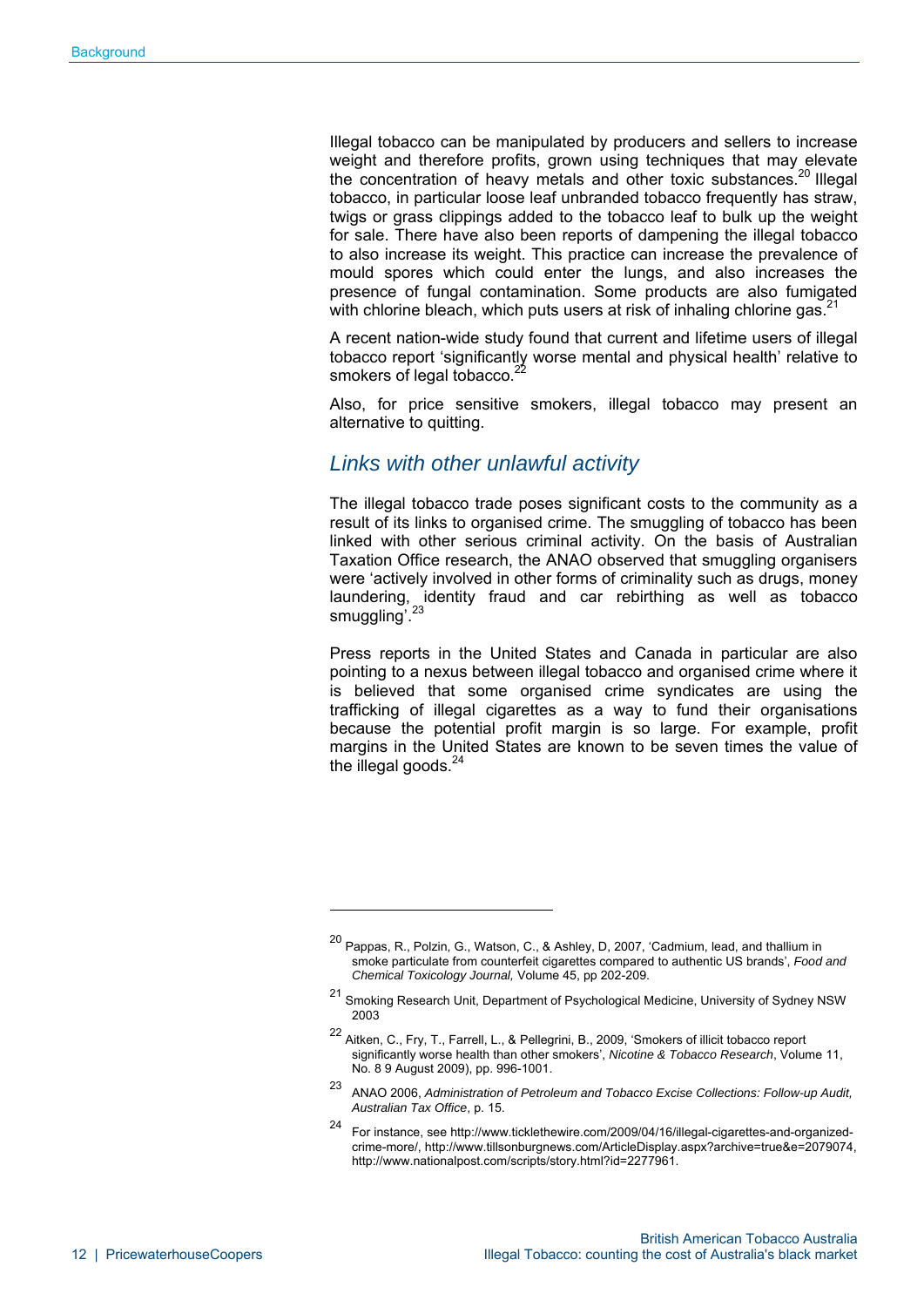### Structure of this report

The remainder of this report is structured as follows:

- **Section 3** provides information on the supply of illegal tobacco;
- **Section 4** provides a profile of legal and illegal tobacco users;
- **Section 5** provides an estimation of the size of the illegal tobacco market in Australia using a number of different models; and
- **Section 6** provides information on the current regulation of the tobacco market in Australia and provides an assessment of proposed regulatory options and their impact on the illegal tobacco market.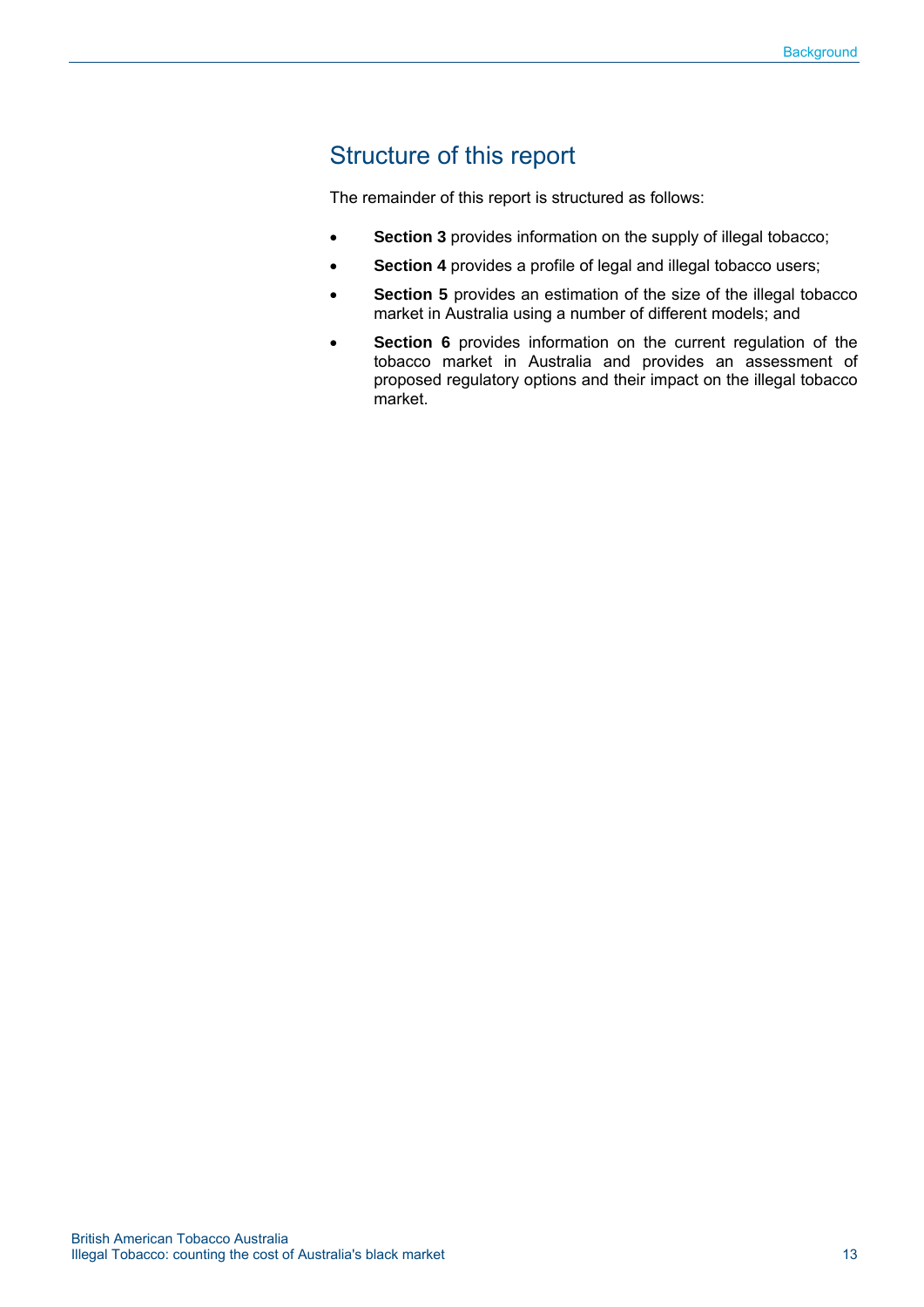## 2 Supply of illegal tobacco

The incentives to supply illegal tobacco products continue to drive its availability in Australia with the survey of illegal tobacco users showing that:

- Most unbranded tobacco is purchased from a tobacconist (39%) or at local markets (17%);
- Smokers often purchase illegal tobacco from two, three or four different suppliers; and
- Unbranded tobacco users believe that their illegal tobacco is sourced mainly from Australia, but also from China, India or Holland.

### Supply of illegal tobacco

Illegal tobacco is sourced from a number of different distribution outlets. Some of these distribution outlets include:

- tobacconists;
- supermarkets;
- milk bars;
- convenience stores;
- local markets; and
- family and friends.

**39% of unbranded tobacco was purchased from a tobacconist and 17% was purchased at local markets** 

Of all unbranded tobacco smokers surveyed, the most common outlet to purchase unbranded tobacco was from a tobacconist (39%) followed by local markets (17%) (see Figure 2). The category of 'other' includes gift shops and overseas.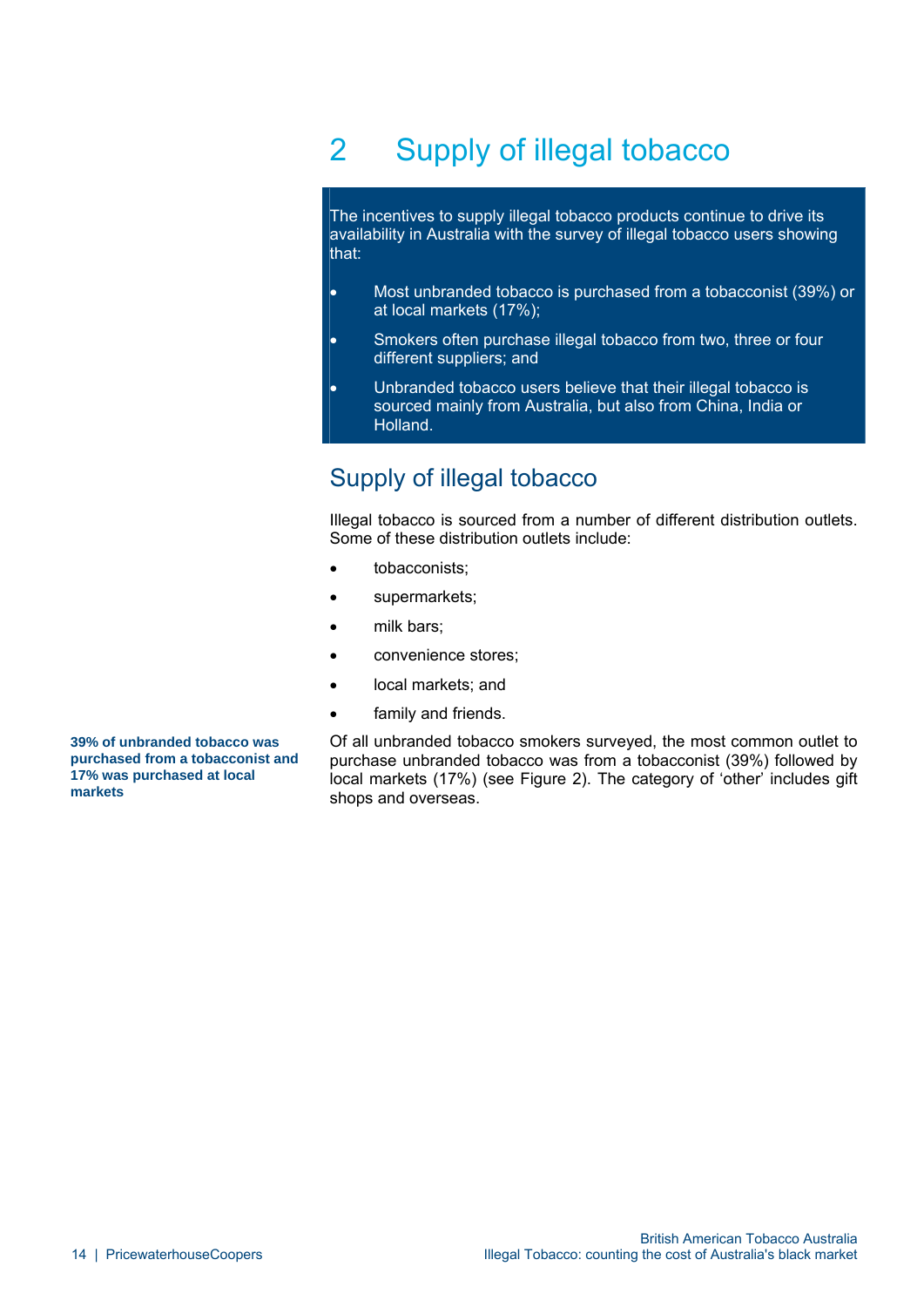

#### **Figure 2: Tobacconists and market stalls continue to be the major distribution outlets for illegal tobacco products**

**Smokers often purchase illegal tobacco from two, three or four different suppliers** 

The points of sale of illegal tobacco are abundant enough for most consumers to have multiple suppliers. Survey results show that only 29% of illegal tobacco users purchase their unbranded tobacco from one supplier. Over 50% purchased their unbranded tobacco from two to four different suppliers, and 20% purchase from a larger number of suppliers (see Table 3). The data does not specify how frequent an unbranded tobacco smoker uses a particular supplier or if their purchase is simply a one-off purchase.

| <b>Number of suppliers</b> | <b>Response %</b> |  |
|----------------------------|-------------------|--|
|                            | 29%               |  |
| 2                          | 24%               |  |
| 3                          | 14%               |  |
| 4                          | 14%               |  |
| 5                          | 5%                |  |
| 10                         | 5%                |  |
| $\geq 11$                  | 10%               |  |

#### **Table 3: More than 70% of users obtain illegal tobacco from more than 1 source**

**Most unbranded tobacco users believe that illegal tobacco comes from Australia, although known origins include China, India and Holland.** 

While most unbranded tobacco users are unaware of the origin of the illegal tobacco they purchase (65% of unbranded tobacco users), of those that did know, more than half (57%) believed that it came from Australia. However, this appears an 'assumed' response given the cessation of legal domestic production of tobacco in Australia. Also, given the expected market size and known cross border seizures, international sources are likely to be more prevalent than believed. International sources that were identified in the survey include China, India and Holland.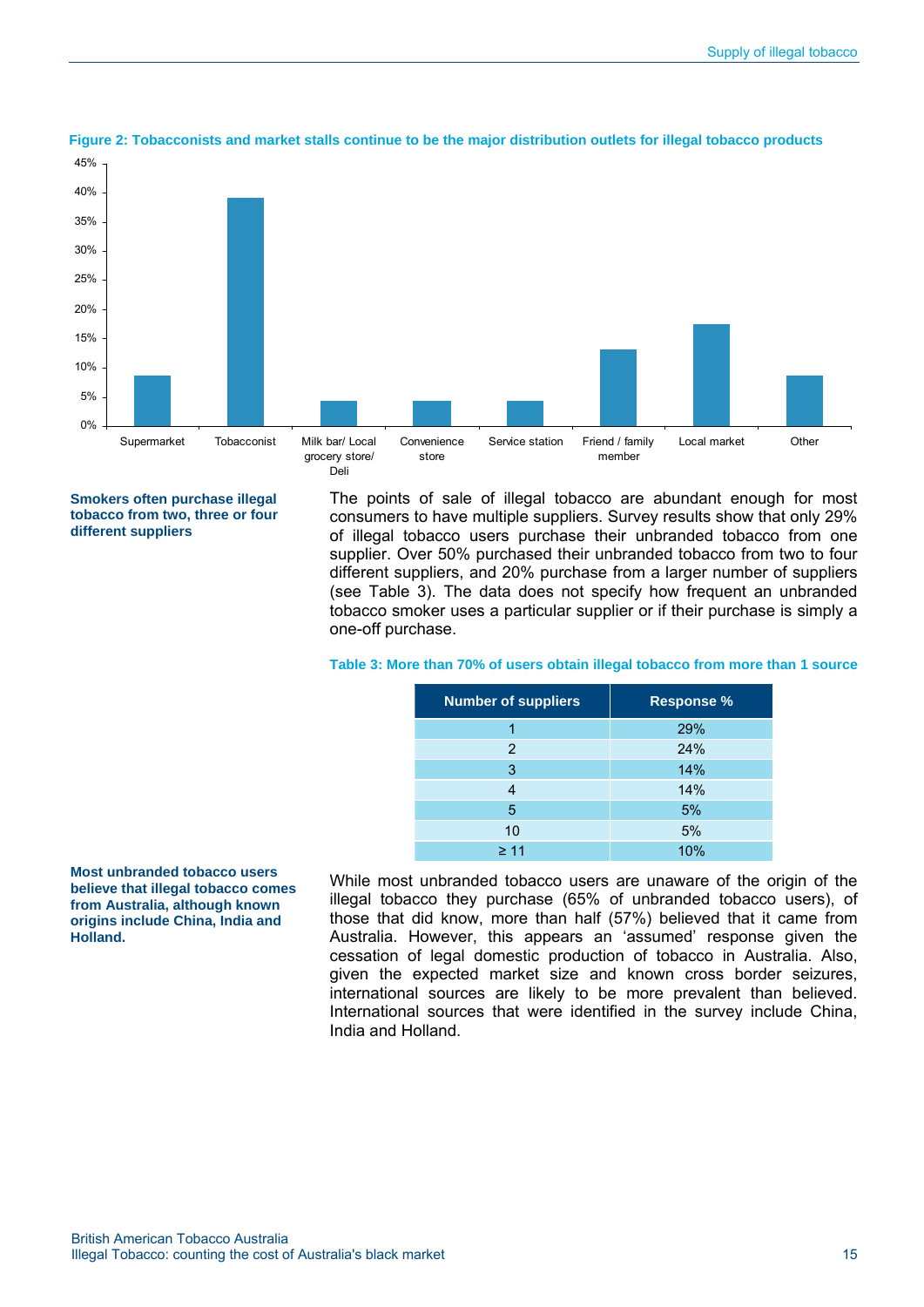## 3 Profile of legal and illegal tobacco users

Illegal tobacco users are typically more price sensitive than smokers of legal tobacco products, which has been confirmed in the latest survey results. The key findings on illegal tobacco demand include the following:

- The awareness of illegal tobacco continues to be high at 50% of smokers. Of those that are aware of illegal tobacco, half actually purchase it, which is up from around a third of those that actually purchased it in 2007.
- The proportion of consumers purchasing unbranded tobacco has fallen from 16% to 13% of smokers, but new information on purchases of counterfeit and contraband tobacco products more than makes up for this (purchased by 8% of smokers) and total consumption has grown.
- Unbranded tobacco users are predominately male and over 45 years of age (similar to the population of legal tobacco smokers).
- Smokers of unbranded tobacco tend to smoke cheaper tobacco products in general, showing a strong preference for mainstream or value brands of legal tobacco. This shift to preferences for cheaper legal brands has increased since 2007.
- Users of counterfeit and contraband illegal tobacco products are younger, and tend to prefer more premium brands of legal tobacco products. This suggests that they use illegal products as a way of affording higher end products.
- Smokers of unbranded tobacco are long time users 48% of unbranded tobacco users have been purchasing illegal tobacco for more than 9 years.
- Most common reason for using illegal tobacco is cheaper prices, followed by perceptions of 'healthier products'. The 'cheapness' of illegal tobacco was the key reason for 77% of purchases of unbranded tobacco, but only 52% of purchases of counterfeit and contraband cigarettes with many users not realising at the time that they were purchasing illegal products.
- Information from smokers that ceased purchasing unbranded tobacco in the last 12 months sited mainly poor quality as well as reduced availability and access as reasons for no longer purchasing unbranded tobacco.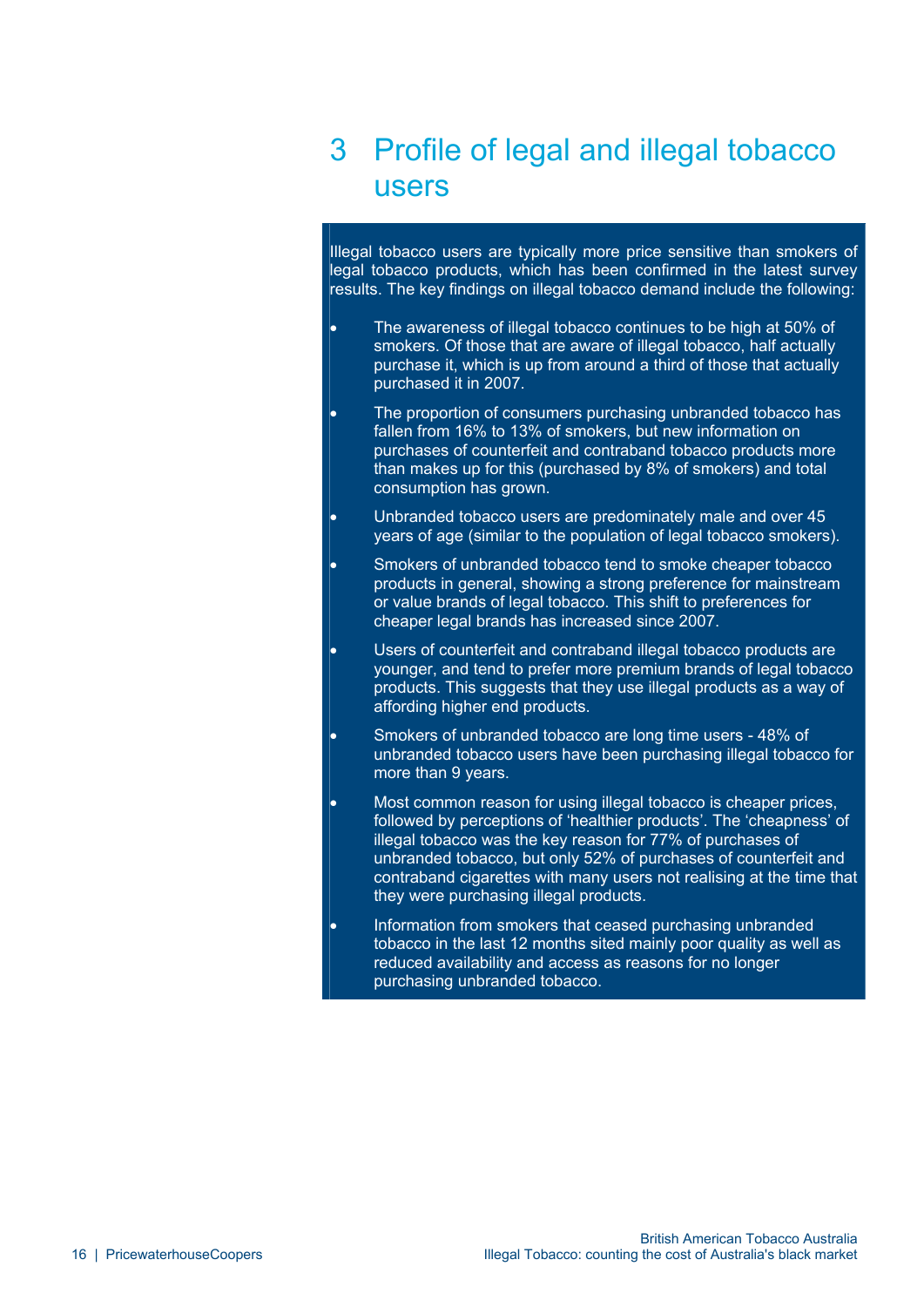**Legal users of tobacco are typically male, over 45 years old, work fulltime, earn a low to middle income and mainly smoke manufactured cigarettes** 

### Characteristics of legal tobacco users

Based on the results of the survey of illegal tobacco users a picture of the typical legal and illegal tobacco user can be formed. The average *legal* tobacco user is:

- over 45 years old (60% of total respondents):
- more likely to be male (53% of total respondents);
- works in either a blue or white collar industry and is likely to be working full-time (79% of total respondents work full-time); and
- earns a low to middle income (37% of total respondents earn between \$30,000 and \$60,000 per annum).

The majority (80%) of surveyed legal tobacco smokers consume manufactured cigarettes compared to 17% who consume Roll Your Own (RYO) tobacco and 3% who consume pipes and/or cigars.

Figure 3 below shows that the typical legal smoker consumes between 5 and 15 cigarettes a day.



**Figure 3: The typical legal smoker consumers between 5 and 15 cigarettes a day** 

**40% of legal tobacco smokers regularly purchase value brand tobacco** 

Of those legal tobacco smokers surveyed, 24% regularly purchased premium brands of tobacco (Benson & Hedges and Dunhill were the most commonly identified brands). The largest share of legal tobacco smokers (40%) regularly purchased value brand tobacco (Longbeach and Horizon brands) and 36% regularly purchased mainstream tobacco brands (Peter Jackson and Winfield brands) (see Figure 4).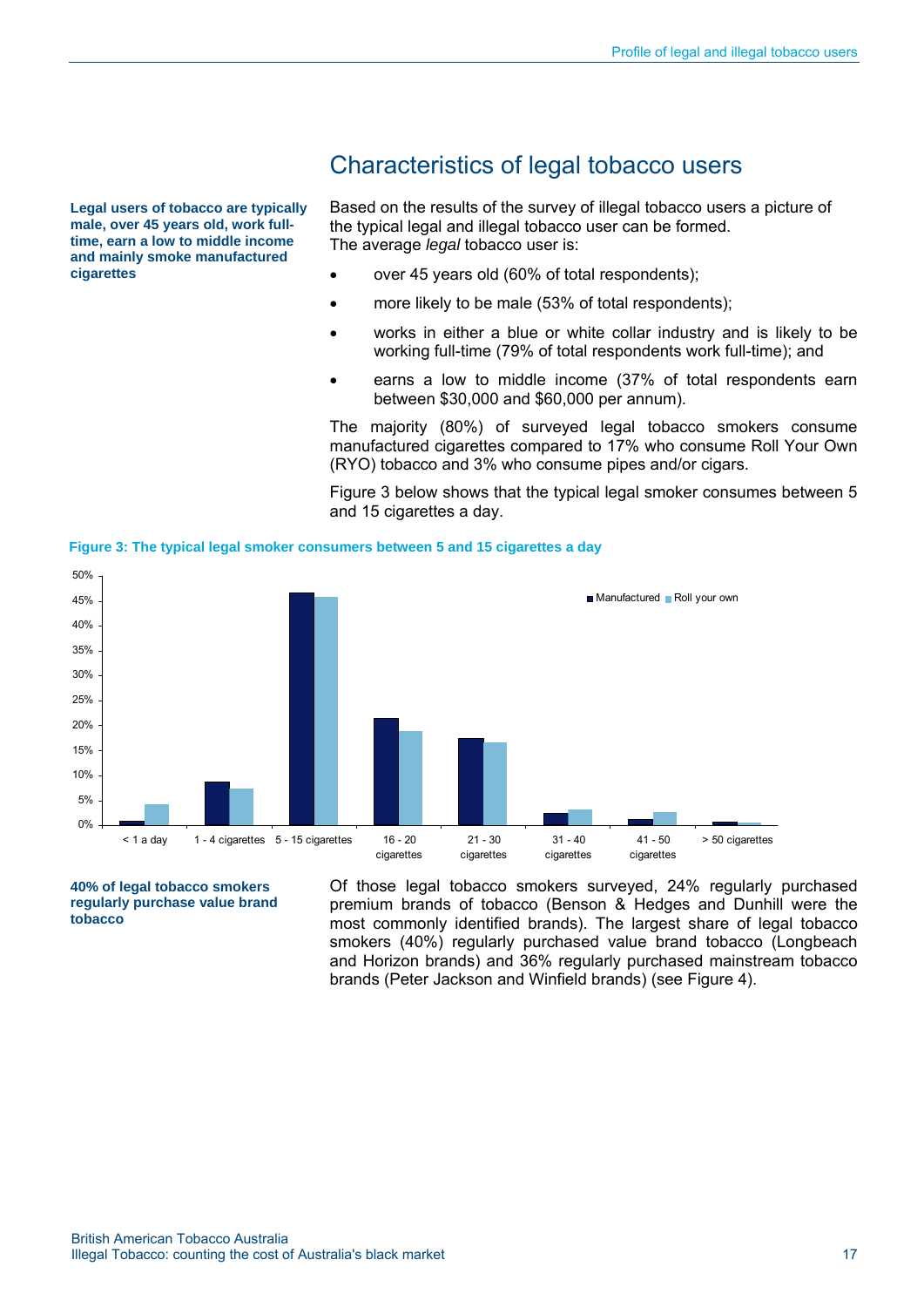

#### **Figure 4: Most legal tobacco users purchase budget 'value' brand or mainstream brand tobacco**

**50% of legal tobacco smokers are aware of unbranded tobacco and 25% consume it (an increase on 2007 results)** 

### Awareness of illegal tobacco products remains high

According to the survey, 50% of legal tobacco users are aware of illegal tobacco products – a result that is unchanged from the 2007 survey (see Figure 5, below). A quarter (25%) of survey respondents reported they purchase unbranded tobacco, which is higher than the 2007 results when 16% of total legal tobacco users, or 32% of those that are aware of it, actually purchased it.

#### **Figure 5: In 2009, 50% of legal tobacco users were aware of unbranded tobacco and 25% reported they had previously purchased it**



## Characteristics of illegal tobacco users

Survey respondents were asked about their illegal tobacco consumption, depending on if they had previously purchased unbranded tobacco,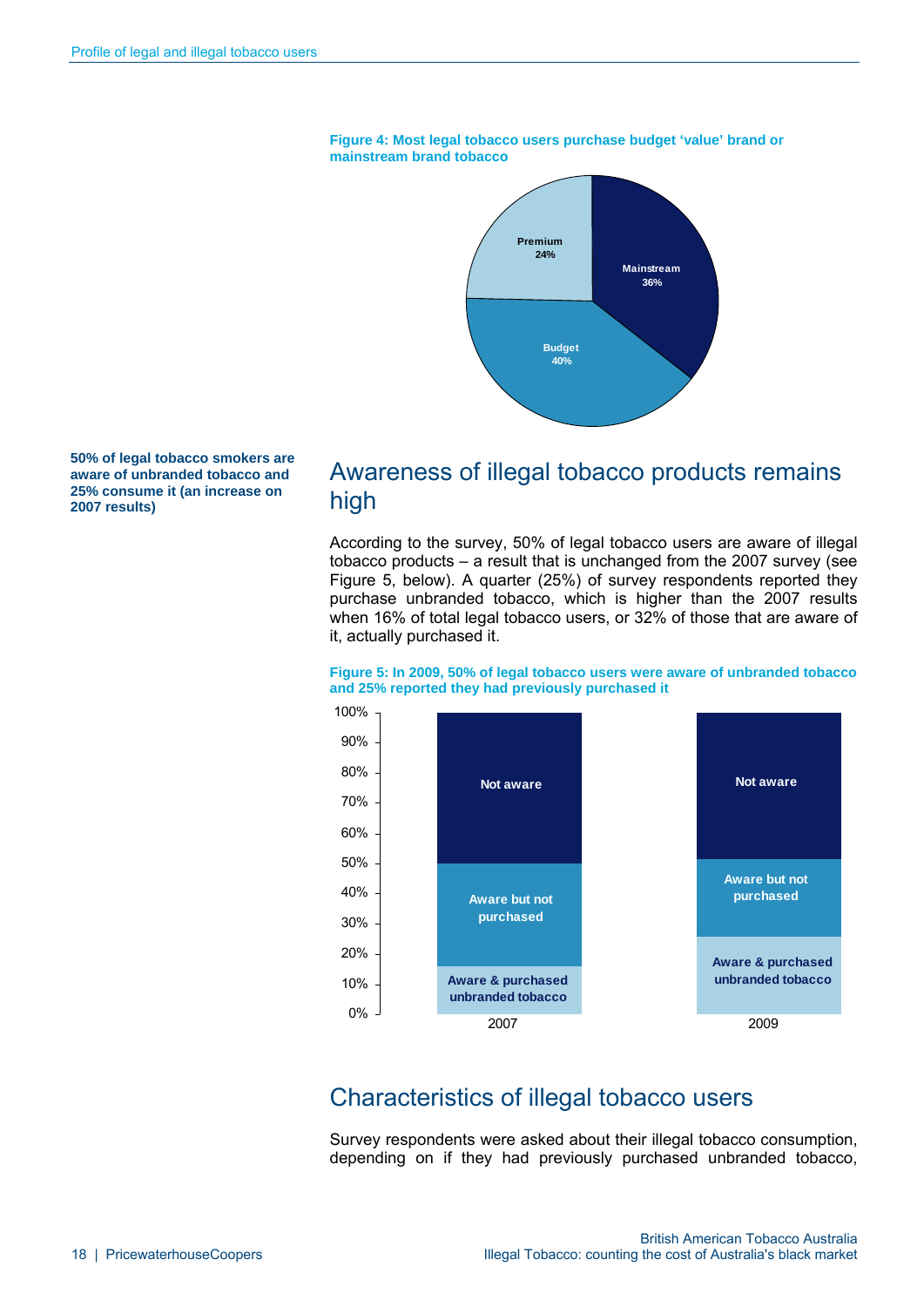counterfeit cigarettes, or contraband cigarettes. Questions on counterfeit and contraband tobacco products are new to the 2009 survey. These results are discussed below by illegal tobacco category.

#### *Unbranded tobacco*

Of all surveyed legal tobacco smokers, 13% identified that they had previously purchased unbranded tobacco, this shows a decrease in the magnitude of people purchasing unbranded tobacco – in 2007, 16% of surveyed tobacco users has previously purchased unbranded tobacco.

Of all unbranded tobacco smokers surveyed, two-thirds were male compared to an almost even gender split for legal tobacco, consistent with 2007 results. The majority of unbranded smokers in 2009 reported that they are 45 years or older (60%).

Compared to smokers of legal tobacco products, there are also significantly less illegal tobacco smokers that earn more than \$50,000 (see Figure 6). However, the income differential between unbranded tobacco smokers and all smokers has decreased compared to the 2007 results.

#### **Figure 6: Over 70% of unbranded tobacco users earn less than \$50,000**



The most common form of unbranded tobacco purchased is loose tobacco in bags (81%, see Figure 7).

**13% of legal tobacco users surveyed had previously purchased unbranded tobacco - a decrease from 16% in 2007** 

**Unbranded tobacco users tend to have lower incomes than smokers of legal products**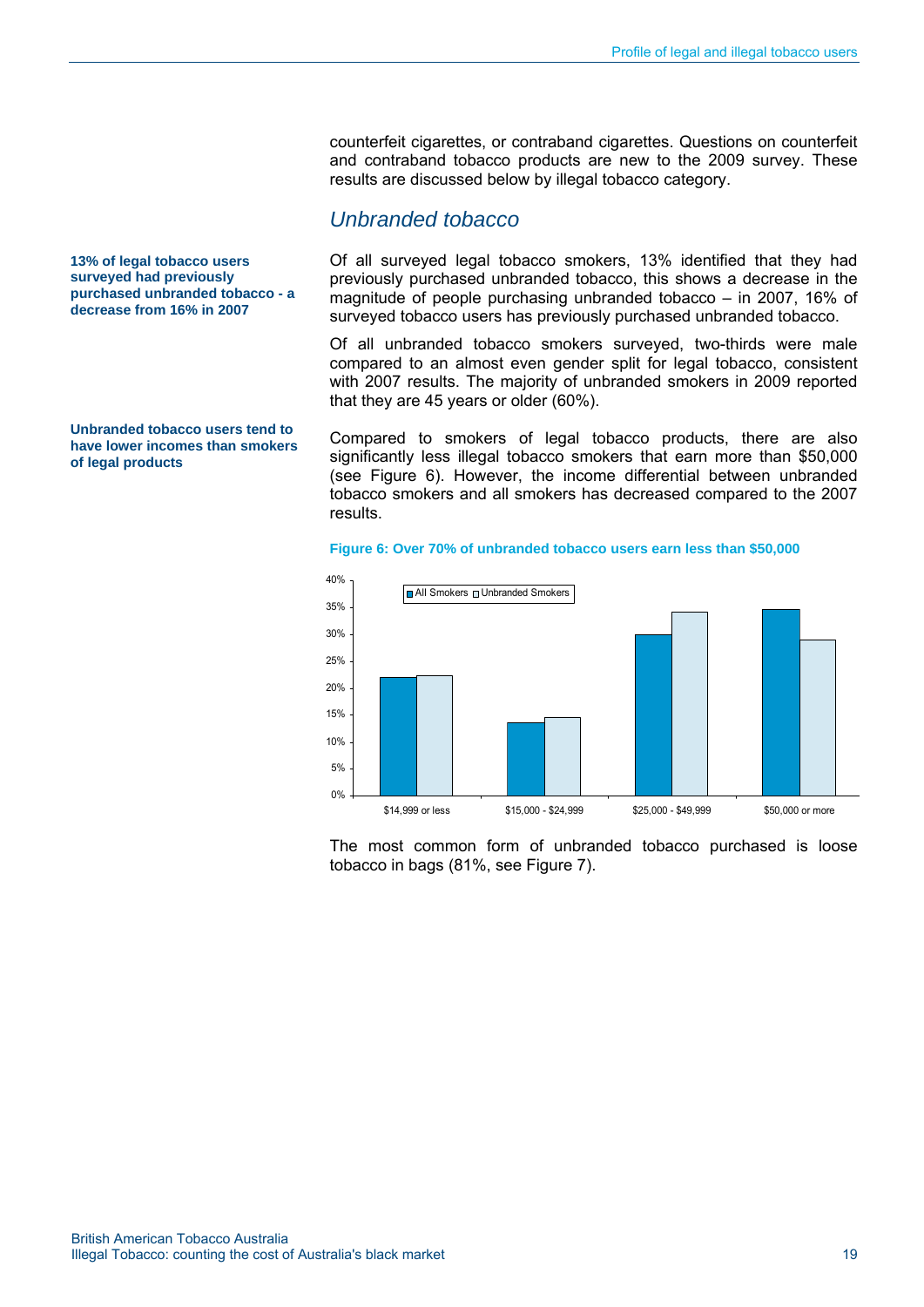

#### **Figure 7: Unbranded tobacco is predominantly purchase loose in bags**

**Smokers of unbranded tobacco have a strong preference for mainstream or value branded legal tobacco** 

Further, when compared to all smokers, smokers of unbranded tobacco have a stronger preference for mainstream or value branded legal tobacco than for premium brands (92%, see Figure 8).The preference for cheaper legal cigarette brands has increased compared to the 2007 survey result where 80% of unbranded smokers preferred mainstream and value legal brands.

#### **Figure 8: 92% of legal tobacco purchased by unbranded tobacco users is for non-premium products**



**48% of unbranded tobacco users have been purchasing illegal tobacco for more than 9 years** 

There is also a high proportion of long time users of unbranded tobacco with almost half of all unbranded tobacco users surveyed having been purchasing illegal tobacco for over 9 years, with only 10% of respondents commencing purchases of illegal tobacco in the last 12 months (see Table 4).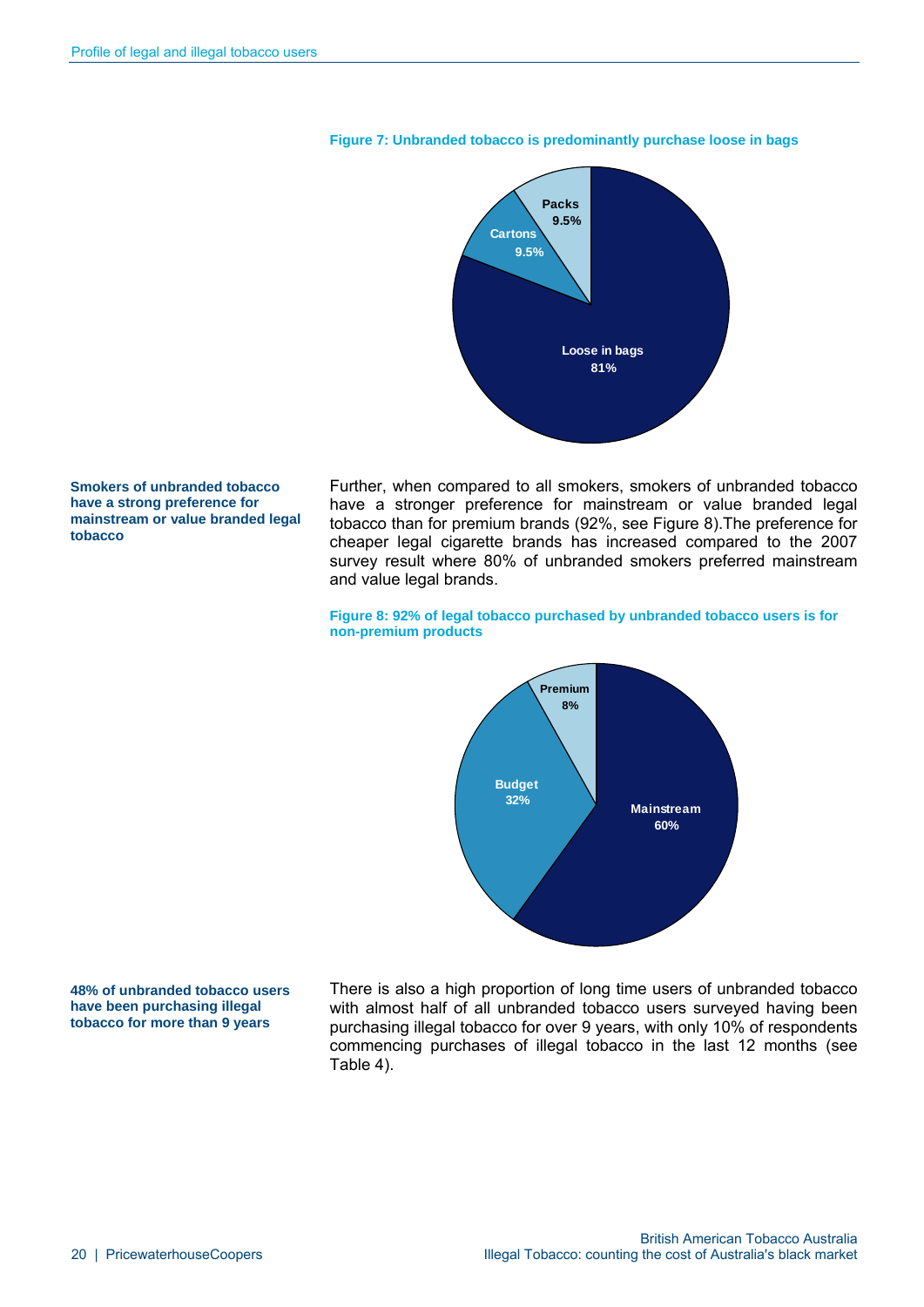| <b>Length of time</b> | % of unbranded smokers |
|-----------------------|------------------------|
| Less than one year    | 10%                    |
| 1 $-3$ years          | 19%                    |
| $4 - 6$ years         | 14%                    |
| $6 - 8$ years         | 10%                    |
| $9 - 11$ years        | 24%                    |
| More than 11 years    | 24%                    |

#### **Table 4: 48% of unbranded tobacco users have been purchasing illegal tobacco products for more than 9 years**

#### **77% of unbranded tobacco users purchased illegal tobacco because it was cheaper that legal tobacco**

**Those smokers that ceased purchasing unbranded tobacco in the last 12 months sited quality, availability and access as reasons for not purchasing unbranded** 

**tobacco** 

Unbranded tobacco users identified two key reasons for why they choose to purchase illegal tobacco. The most commonly identified reason for purchasing unbranded tobacco was because it was cheaper (77% of total responses). The next most common reason for purchasing unbranded tobacco was positive perceptions of taste and that unbranded tobacco was less of a health risk. For instance, one survey respondent commented:

> *'It is cheaper, doesn't have many chemicals, I don't know if that is true but I think so'*

However, since the 2007 illegal tobacco survey, previous smokers of unbranded tobacco, whom no longer purchase illegal tobacco, gave a number of reasons for ceasing their illegal purchasing behaviour. The majority of unbranded tobacco users stated that the lower quality of unbranded tobacco was the main reason they ceased purchasing illegal tobacco. This was followed by availability and access to unbranded tobacco. The rising price of unbranded tobacco accounted for only 7% of respondents who ceased purchasing illegal tobacco (See Table 5). Some survey respondents commented:

*'The contact I had is gone'* 

*'I just did not have the time to roll it, it was inconvenient for me'* 

*'It is now risky buying chop chop because it can be mouldy or wet and has a taste of being soaked in something like water or alcohol'* 

*'It was harsh on the throat. I developed a bad cough worse than smoking normal cigarettes"* 

#### **Table 5: 40% of unbranded tobacco smokers stopped purchasing it because the quality was not as good as legal tobacco**

| <b>Reason</b>                                                        | % of previous<br>unbranded tobacco<br><b>users</b> |
|----------------------------------------------------------------------|----------------------------------------------------|
| Unbranded tobacco quality isn't as good as legal tobacco             | 40%                                                |
| Unbranded was not available                                          | 26%                                                |
| Unbranded was harder to get                                          | 21%                                                |
| Unbranded was not cheap enough compared to legal<br>tobacco products | 7%                                                 |
| I was worried that I may get into trouble                            | 7%                                                 |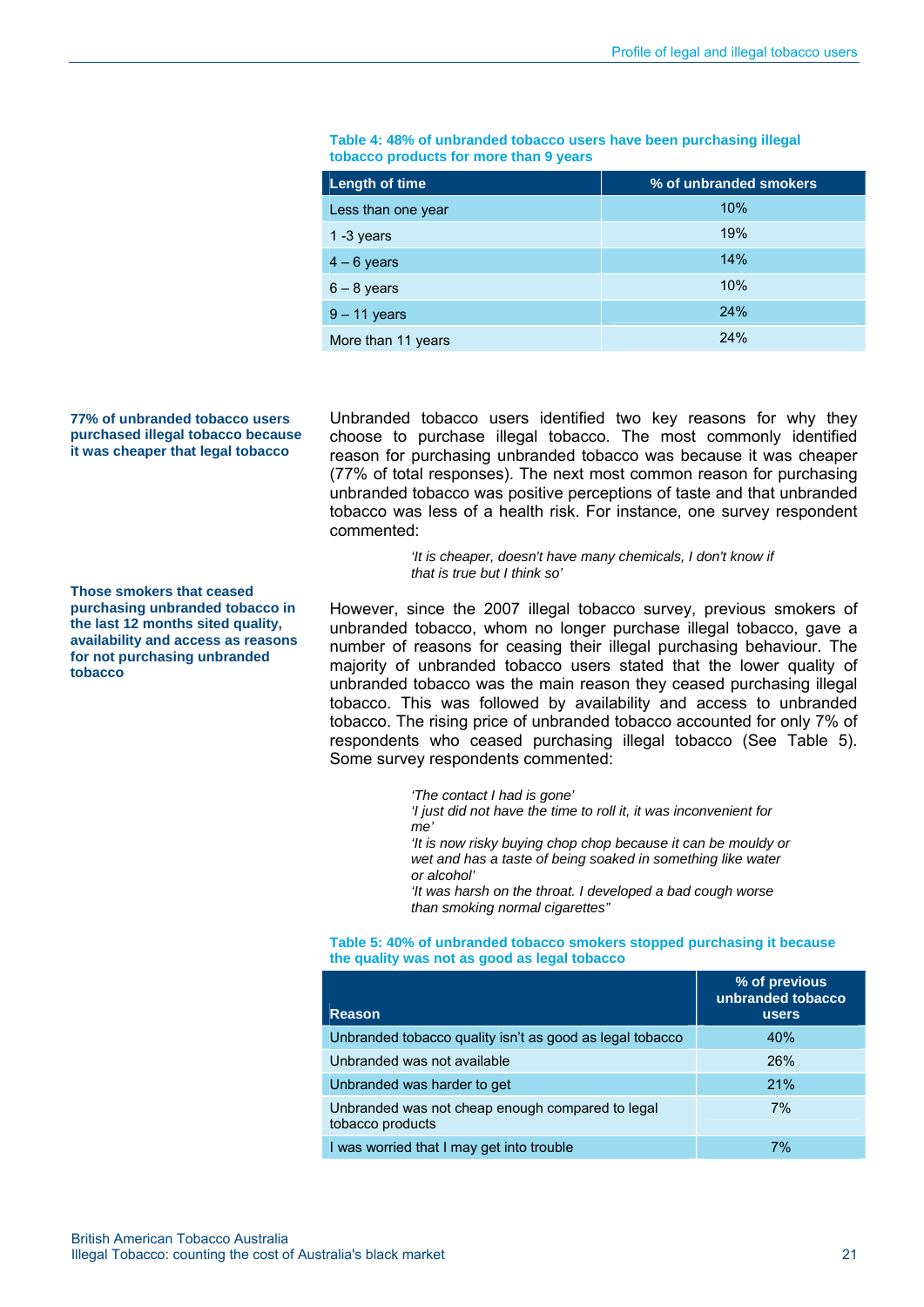**Counterfeit and contraband smokers generally have a younger age demographic than unbranded tobacco and legal tobacco smokers** 

**8% of legal tobacco users had purchased counterfeit of contraband cigarettes in the past 12 months** 

**Premium and mainstream brands were preferred by counterfeit and contraband users** 

#### *Counterfeit and contraband cigarettes*

Similar to unbranded tobacco smokers, the majority of counterfeit and contraband cigarette smokers surveyed were male (78% and 83% respectively). A large number of counterfeit smokers were 21-39 years (56%, and 49% for contraband smokers), a generally younger age demographic than legal smokers and unbranded tobacco smokers.

Of all legal smokers surveyed, 4% had purchased counterfeit cigarettes and 4% had purchased contraband cigarettes in the last 12 months. Approximately half of the smokers that purchased either counterfeit or contraband cigarettes also purchased the other illegal form of tobacco. This suggests a degree of substitution between these two forms of illegal cigarettes.

Premium and mainstream brands were preferred by counterfeit and contraband consumers (34% and 44% of illegal users respectively), representing a low-cost way of smoking cigarettes brands that may otherwise be higher than consumers' willingness to pay (see Figure 9).





#### **52% of respondents identified price as the main reason they purchased contraband or counterfeit cigarettes**

Smokers of counterfeit and contraband tobacco products identified three key reasons for why they choose to purchase illegal tobacco. For contraband cigarettes, more than half of the surveyed users identified price as the main reason they purchased contraband cigarettes. This was followed by 28% who were unaware they had purchased contraband cigarettes at the time (34% for counterfeit cigarettes). In addition, 8% purchased the contraband cigarettes as they were available or offered to them (10% for counterfeit cigarettes). Some survey respondents commented:

 *'They were cheaper and I thought they were the real deal'* 

*'It was cheaper in price and the tobacconist offered it to me'*

*'I wasn't aware it was contraband, they were mixed with manufactured ones'* 

Of all illegal tobacco users (unbranded, counterfeit and contraband), almost 90% stated that they would prefer to purchase duty paid tobacco rather than not smoke if illegal tobacco became unavailable.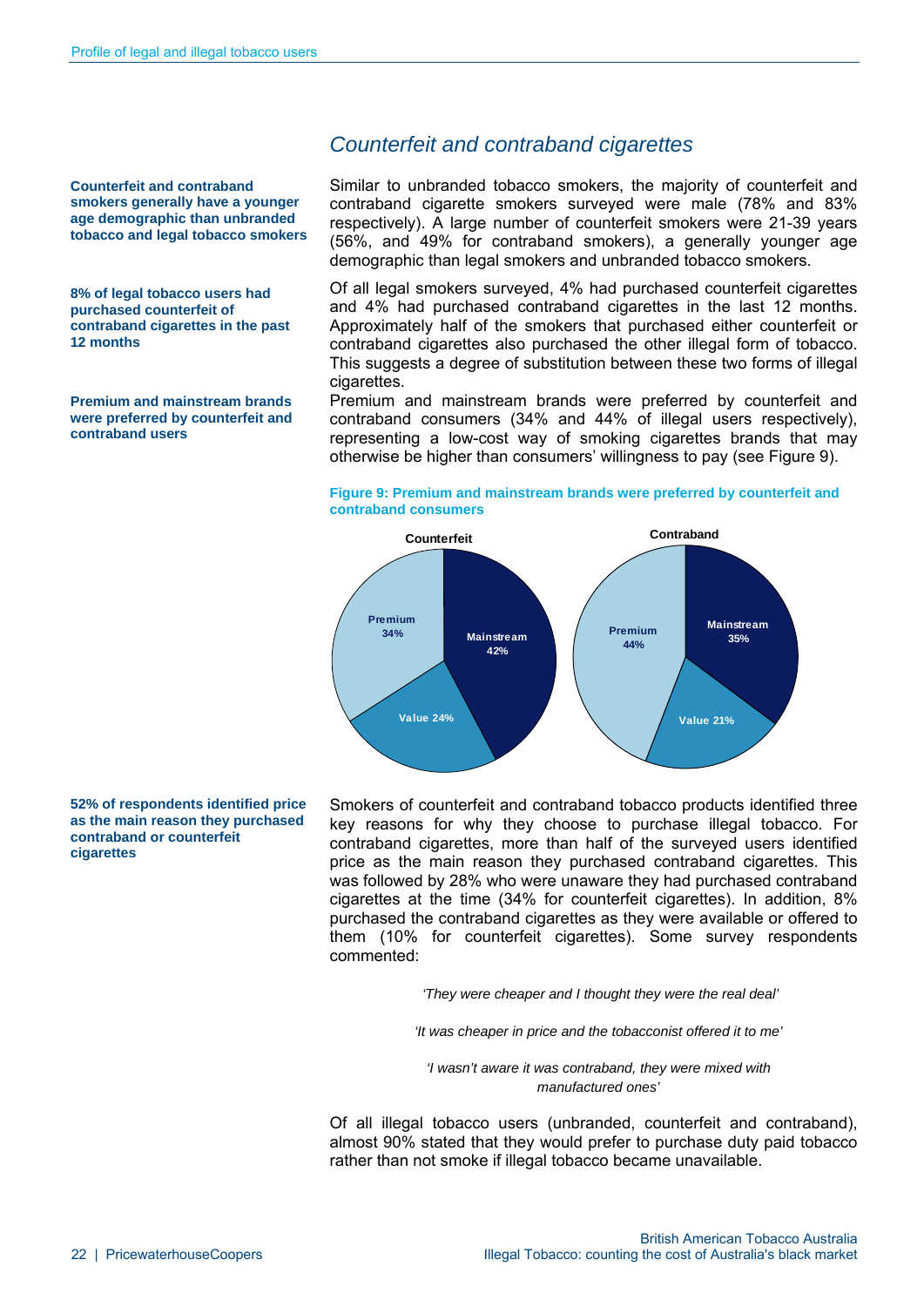## 4 Size of the illegal tobacco market

Four approaches have been used to provide a range of estimates on the size of Australia's illegal tobacco market, with estimates ranging from 264,000 kilos to 2.3 million of illegal tobacco in Australia 2008-09. Estimates for the four models include:

- the consumption model, which is based on the usage patterns of illegal tobacco consumers. Using this model provides an estimate of 2.3 million kilos of illegal tobacco in 2008/09, representing a \$624.0 million excise revenue loss (excluding GST) to the Commonwealth Government, a 39% increase in the estimated excise loss from 2007; and
- the smuggled tobacco model, which examines illegal tobacco seizures and estimates the total quantity of illegal tobacco of 264,061 kilos (based on seized smuggled tobacco only). This level of illegal tobacco is equal to a \$96.3 million excise revenue loss (excluding GST).

Given the illicit nature of the product, and its many forms, estimating the size of the illegal tobacco market should reflect demand and supply side aspects to the market. Two approaches have been used to provide a range of estimates on the size of Australia's illegal tobacco market:

- the consumption model which builds up a profile of the market based on the usage patterns of illegal tobacco consumers; and
- the smuggled tobacco model which examines illegal tobacco seizures;

It is difficult to estimate the size of the illegal tobacco market with absolute certainty, as purchases are not recorded or comprehensively monitored. A further challenge is the changing nature of the illegal tobacco market and trends in the use of 'chop chop' versus those in counterfeit and contraband cigarettes.

In the past, the size of the illegal tobacco market has been estimated by examining domestically grown tobacco crop yields that are diverted from legal manufacturing. This method has become less relevant since the cessation of legal tobacco growing in Australia. Focusing only on illegal tobacco seizures by Customs will underestimate the volume of illegal tobacco as it does not capture illegal tobacco that is not imported and/or is not detected. It is also difficult to estimate with certainty the probable volume imported based only on detection and seizure rates of illegal tobacco products, when discoveries are often co-located with other illegal products that are the primary focus of investigation.

Our preferred methodology for estimating market size is based on the purchasing patterns and behaviour of illegal tobacco users, based on a customised survey of smokers (the 'consumption model'). This is the only methodology that captures purchases and use of all types of illegal tobacco, irrespective of its form, type, or country of origin.

The challenge in estimating total market size stems from the approach used to pro-rata the surveyed usage rates to the total smoking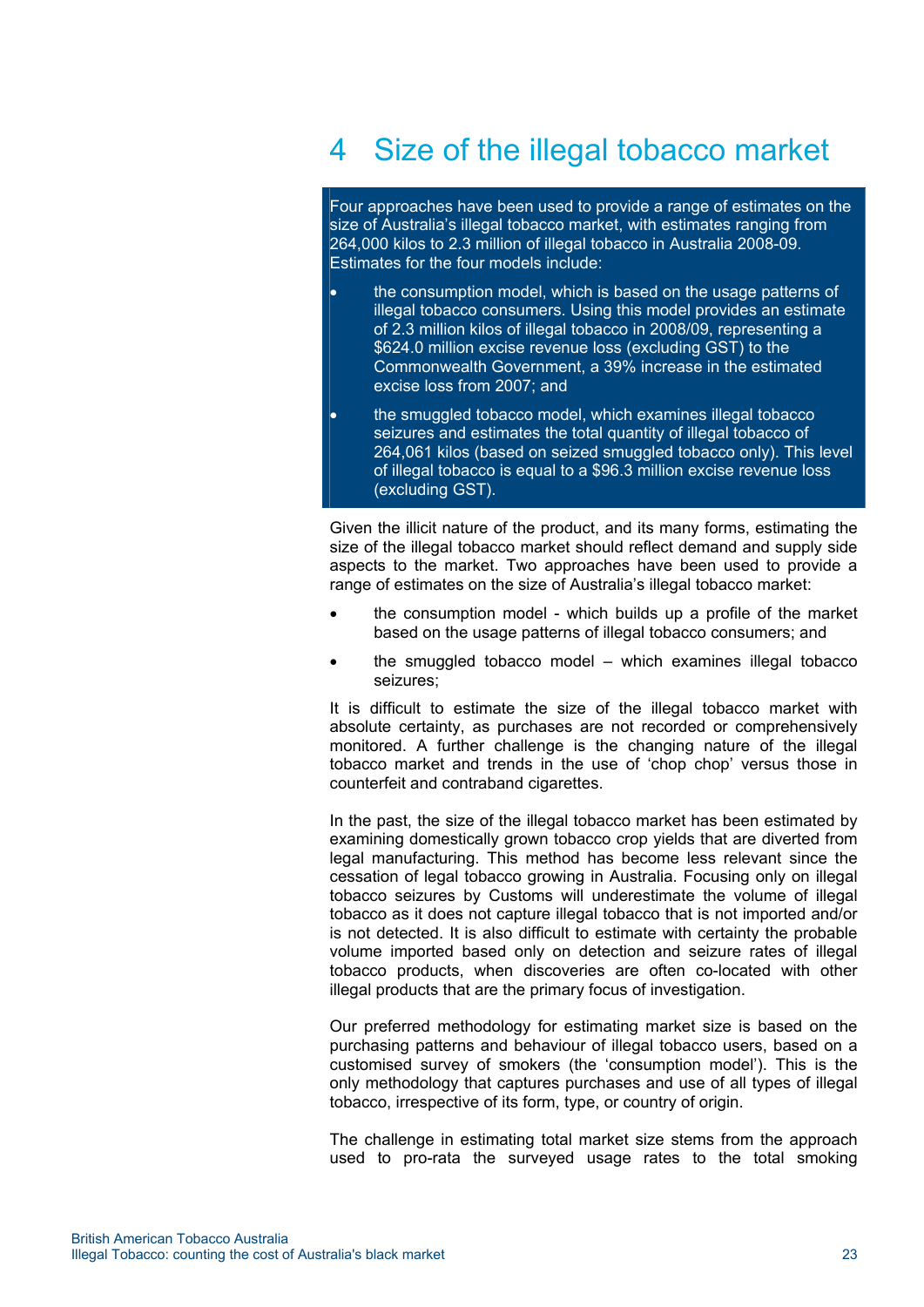population. In this regard, other methods of calculating market size serve as a useful reference point to ensure that the estimates from the consumption model remain 'reasonable'.

Table 6 summarises the high level results using the two models:

- the consumption model estimates a total quantity of illegal tobacco of 2,348,000 kilos, with 15% of illegal tobacco drawn from counterfeit and contraband products and the remainder drawn from unbranded tobacco consumption. This level of illegal tobacco represents a \$624.0 million excise revenue loss (excluding GST) to the Commonwealth Government, a 39% increase in the estimated excise loss from 2007. However, it must be considered that \$95.8 million of the excise loss increase is due to the identification of illegal counterfeit and contraband products; and
- the smuggled tobacco model estimates the total quantity of illegal tobacco of 264,061 kilos (based on seized smuggled tobacco only). This level of illegal tobacco is equal to a \$96.3 million excise revenue loss (excluding GST).

| <b>Source</b>            | <b>Excise revenue loss</b><br>for Commonwealth<br><b>Government (\$M)</b> | <b>Quantity of illegal</b><br>tobacco ('000 kg) |
|--------------------------|---------------------------------------------------------------------------|-------------------------------------------------|
| <b>Consumption model</b> | \$624.0                                                                   | 2.348                                           |
| Smuggled tobacco model   | \$96.3                                                                    | 264                                             |

#### **Table 6: Estimates of the illegal tobacco market in Australia**

### Consumption model

This model estimates the size of the market based on a Roy Morgan survey of the purchasing patterns, behaviour and drivers of illegal tobacco users. This research represents the most up to date and comprehensive assessment of illegal tobacco users in Australia.

The consumption model is based on an examination of the quantified purchasing patterns of illegal tobacco users in Australia. Based on the survey results the total market volume of the three types of illegal tobacco is 2.3 million kilograms. This estimate is derived by estimating the quantity and frequency of illegal tobacco by type purchased by consumers in the survey, and extrapolating to the national smoking population.

Table 7 shows the volumes and purchasing patterns separated into the three different types of illegal tobacco; unbranded tobacco, counterfeit and contraband cigarettes. The total market size estimate of 2.3 million kilograms represents an increase of 520,000 kilograms from the 2007 results of 1.8 million kilograms. The key reasons behind this growth are:

- The survey now includes counterfeit and contraband tobacco (not included in 2007), which represents 229,000 kilos (44% of the difference); and
- The purchasing behaviour of unbranded tobacco users has changed – a small number of users (a 9% decrease from 2007) purchase more unbranded tobacco (a 10% increase from 2007), more frequently (20% increase from 2007).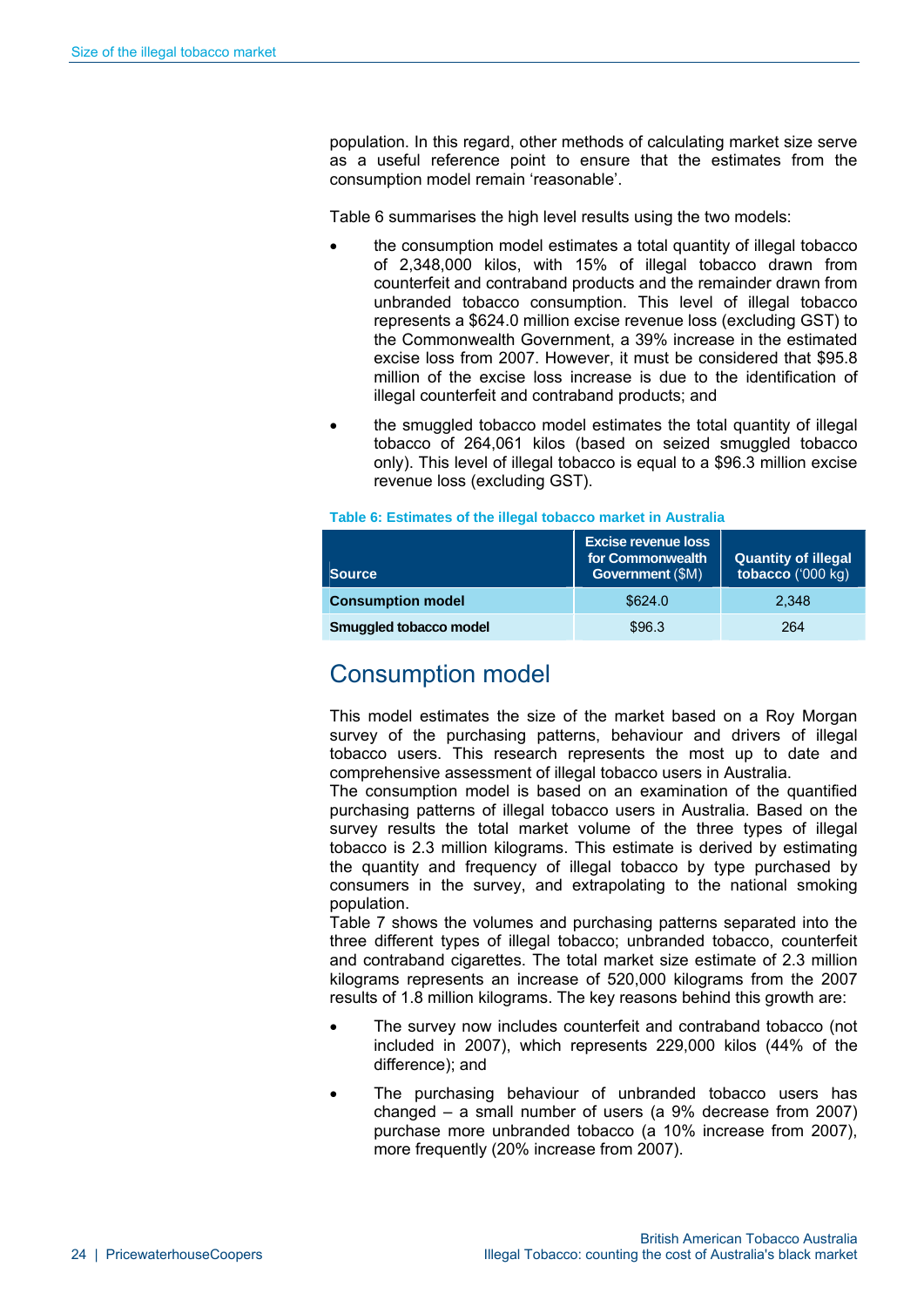#### **Table 7: Consumption model**

| <b>Detail</b>                                                           | <b>Unbranded</b> | % change<br>from 2007 | Counterfeit | <b>Contraband</b> |
|-------------------------------------------------------------------------|------------------|-----------------------|-------------|-------------------|
| Quantity of illegal tobacco purchased per occasion<br>$(g)$ [1]         | 403              | 10%                   | 243         | 350               |
| Frequency of illegal tobacco purchase per<br>annum [2]                  | 11               | <b>20%</b>            | 3           | 3                 |
| Quantity of illegal tobacco purchased per annum<br>$(g)$ [3]            | 4181             | 27%                   | 830         | 1.389             |
| Number illegal tobacco users in Australia ('000) [4]                    | 507              | $-9%$                 | 160         | 160               |
| Illegal tobacco users as % of Australian tobacco<br>users               | 13%              | $-19%$                | 4%          | $4\%$             |
| Quantity of illegal tobacco used in Australia<br>$(000 \text{ kg})$ [5] | 2,119            | 16%                   | 133         | 228               |

Notes:

[1] Based on Roy Morgan survey data: weighted average of grams purchased per number of consumers, weighted to reflect composition of loose versus stick purchased in the survey sample.

[2] Based on Roy Morgan survey data: weighted average frequency of purchases (frequency of purchase weighted by number of consumers)

[3] Based on [1] & [2] combined to an annual quantity

[4] Based on extrapolating [5] to [6]

[5] Based on [3] and [4]

Analysis of illegal tobacco consumers in Australia shows that the majority of illegal tobacco trade is conducted on the east coast of Australia. Unbranded tobacco purchases were highest in Victoria than any other state, possibly indicating the continued demand for loose tobacco following the cessation of legal domestic legal tobacco production. NSW had the highest number of consumers of counterfeit and contraband cigarettes in Australia at 39% and 46% respectively (See Table 8).

| <b>State</b> | Unbranded<br>tobacco users | Counterfeit<br>tobacco users | Contraband<br>tobacco users |
|--------------|----------------------------|------------------------------|-----------------------------|
| <b>NSW</b>   | 32%                        | 39%                          | 46%                         |
| <b>VIC</b>   | 36%                        | 29%                          | 34%                         |
| QLD          | 22%                        | 15%                          | 12%                         |
| <b>WA</b>    | 5%                         | 12%                          | 5%                          |
| <b>SA</b>    | 6%                         | 2%                           | 2%                          |
| Total        | 100%                       | 100%                         | 100%                        |

#### **Table 8: Illegal tobacco consumers across Australian states**

Note: Unbranded tobacco average volume purchased calculation is based on grams per average purchase, counterfeit and contraband cigarettes calculation is based on the most recent purchase.

### Smuggled tobacco model

The size of the smuggled tobacco market can be estimated by examining the quantities of tobacco discovered in random inspections, assessing the probability of illegal tobacco discoveries as the number of inspections increases and extrapolation to wider container imports. In addition, the channelling of resources to 'high risk' containers means that it is likely that the number of illegal discoveries will decline as the number of inspected containers increases.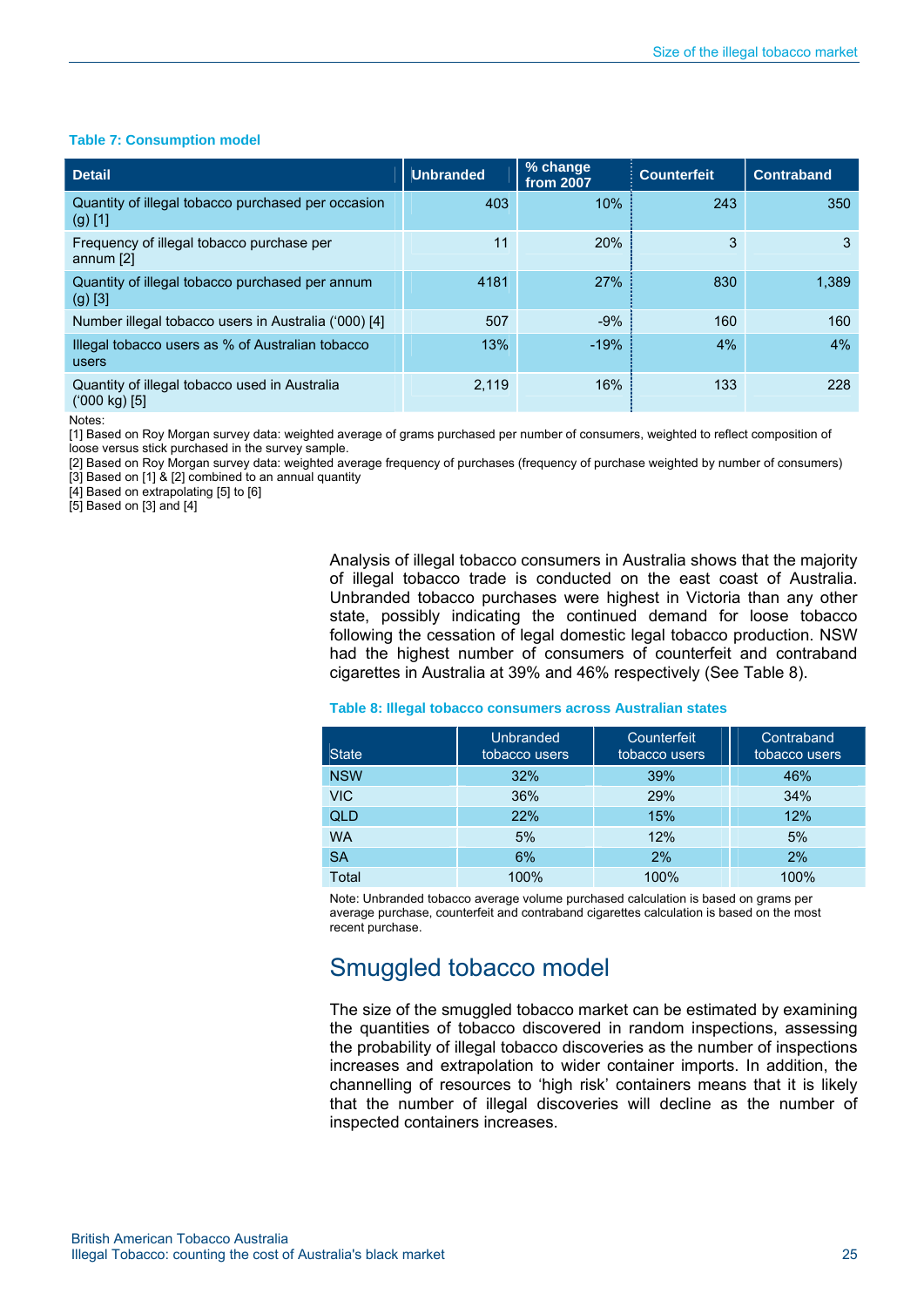The total size of the illegally smuggled tobacco market has been estimated by applying volume of tobacco seized to the proportion of total containers estimated to conceal illegal tobacco, making an allowance for the declining rate of discoveries. This model assumes that the current ACBPS risk profiling and targeting arrangement approximate a level at which seizures (outputs) are maximised for the given level of inspection resources (inputs).

In terms of actual tobacco seizures, in 2008/09 Customs seized 169 tonnes of illegal tobacco leaf and 50 million cigarette sticks through the sea cargo stream. Another 12 tonnes of smuggled molasses tobacco was detected at the border. The potential revenue evaded from these illicit importations was approximately \$70.5 million. In total, the smuggled model estimates the total quantity of illegal tobacco of 264,061 kilos (based on seized smuggled tobacco only). This level of illegal tobacco is equal to a \$96.3 million excise revenue loss. The smuggled model estimates a lower result compared to the consumption model because it is based on the number of reported seizures of illegal tobacco, where as the consumption model is based on the purchasing behaviour of illegal tobacco survey respondents.

### Alternative methods

An alternative method of estimating the size of the illegal tobacco market is based on the volume of cigarette tubes and papers imported into Australia which are not used in conjunction with legal tobacco. However, this model is based on data for which the quality can be variable and can lead to highly sensitive results that need to be interpreted with caution. Another estimation of the size of the illegal tobacco market was provided by the ATO in the Australian National Audit Office (ANAO) report $25$ . This report was last published in 2006 and estimated the size of the illegal tobacco market at 347,000 kgs in 2004/05.

-

<sup>25</sup> ANAO, 2006, *Administration of Petroleum and Tobacco Excise Collections: Follow-up Audit, Australian Tax Office*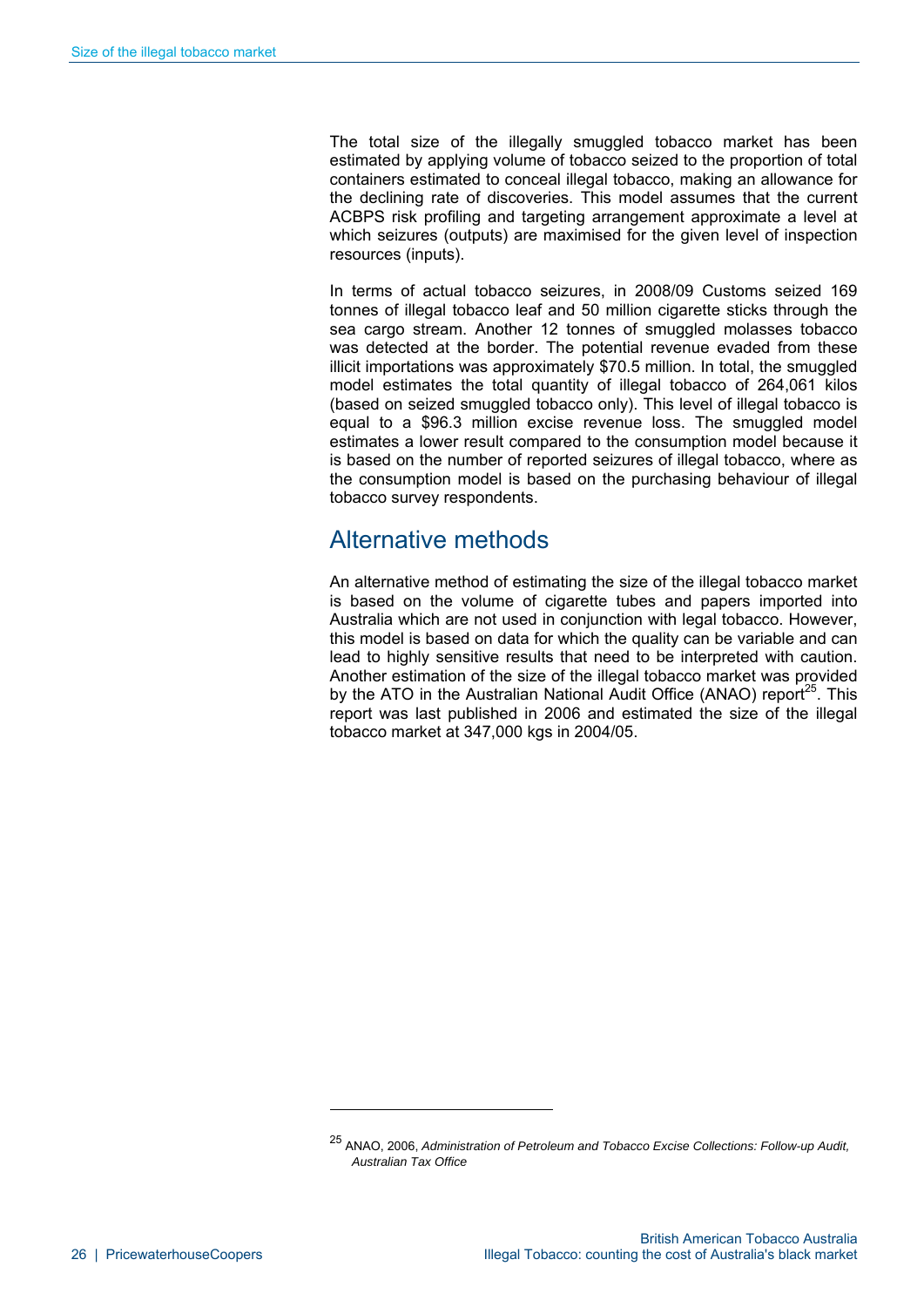## 5 Regulation of the tobacco market

Since the cessation of legal domestic tobacco production in 2007, increases in regulatory control, particularly through increased monitoring and seizing of illegal tobacco products have had some impact on reducing the size of the illegal tobacco market.

However, unbranded loose leaf tobacco has now given way to higher quantities of illegally imported tobacco products such as contraband and counterfeit cigarettes. Coupled with higher excise duties, the illegal tobacco market is seen as a lucrative way to avoid paying taxes, which represent about 68% of the cost of tobacco products.

Greater regulatory control that curbs incentives to purchase illegal tobacco in all of its forms is required to effectively combat the future illegal tobacco market in Australia.

In addition to the current regulatory controls in place, a number of proposed regulatory options have been canvassed in the public domain, including:

- Increasing the price of legal cigarettes;
- Banning the display of tobacco products at retail outlets; and
- Introducing generic packaging.

Overall, there is a risk that these new tobacco control measures could result in increased consumption of illegal tobacco. For instance:

- When asked what their response to a 10% increase of the price of manufactured cigarettes would be, 16% of surveyed tobacco users (legal and illegal) responded that they would increase purchases of illegal tobacco. Of those that would increase purchases, half (50%) of the respondents identified they would shift more than half of all purchases to illegal tobacco.
- 13% of respondents stated that they would increase their purchases of illegal tobacco if tobacco displays for manufactured cigarettes were removed from the point of service. Of those that would increase purchases, almost half (46%) identified they would shift more than half of all purchases to illegal tobacco.

There are some significant elements of regulatory control that could be drawn on as part of future regulatory options to decrease the incentive for people to purchase or smuggle/produce illegal tobacco products, such as:

- Further enhancements to monitoring and detection; and
- Increased penalties for using or smuggling illegal tobacco.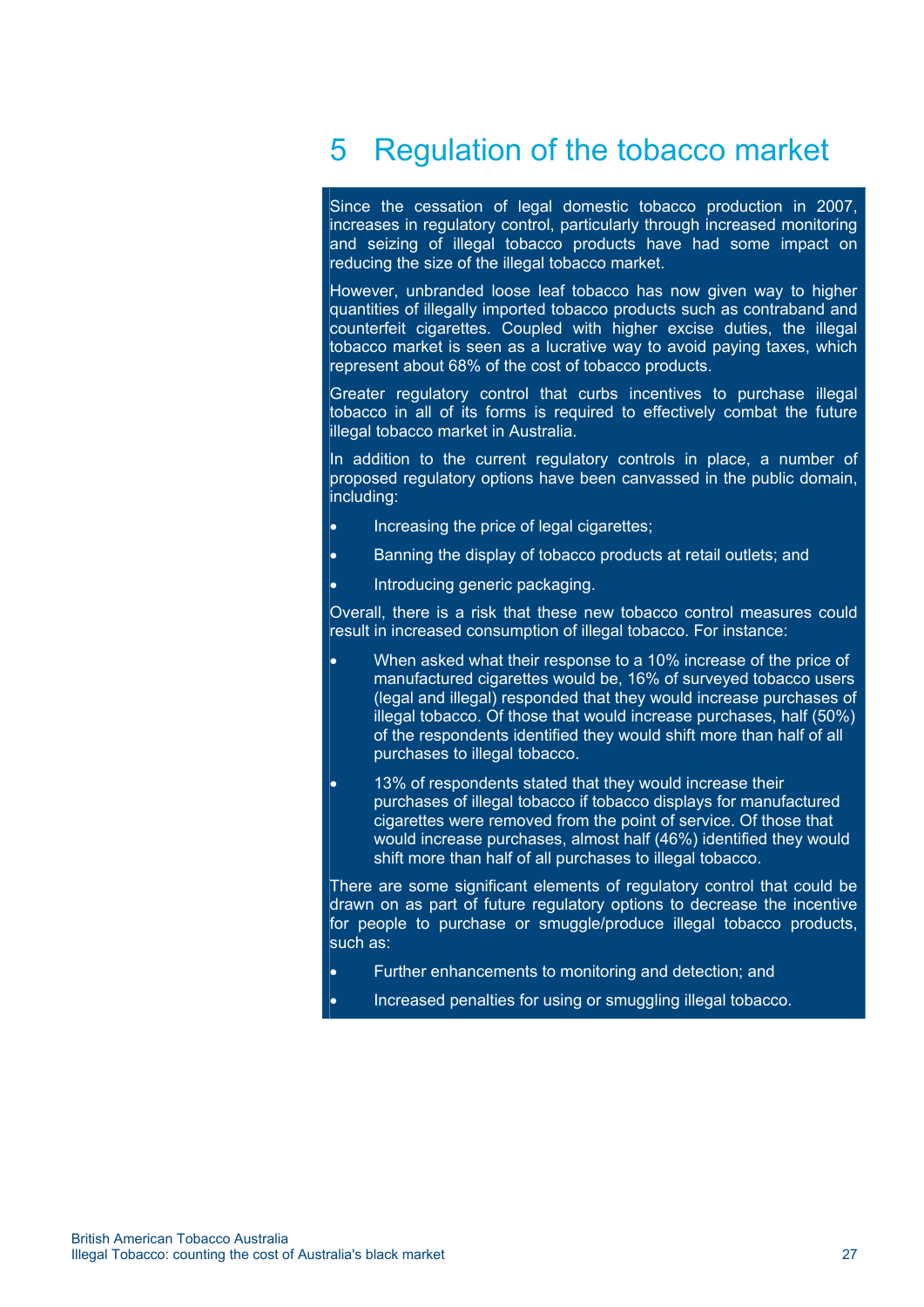### Current regulatory controls

The regulation of the Australia tobacco market includes regulatory policies, tobacco excise taxes, and seizing illegal tobacco as it enters the country.

#### **Regulation**

Developments in the regulation of tobacco products in Australia have evolved over the past three decades, in line with regulation in other developed countries. Figure 10, highlights the key events in the regulation of tobacco in Australia since the mid 1980's.

A key regulatory change came in 1999. Prior to November 1999, excise duty was levied according to the weight of the manufactured tobacco product. In the case of cigarettes the duty was applied to the total weight of the cigarette (including paper and filter, but not packaging), and for loose tobacco, the duty was applied to the weight of the tobacco (without packaging).

In August 1998, the Government announced its decision to modify regulations to introduce a 'per stick' tobacco excise system to replace the weight based system. The new regulations were introduced on 1 November 1999 which led to a rise in cigarette prices. A further price rise occurred with the introduction of the GST on 1 July 2000.

The outcome of these changes to the taxation of tobacco led to a rise in price of high volume, low weight cigarettes, while the price of premium brand cigarettes price remained relatively constant.<sup>26</sup>

-

<sup>26</sup> Department of Health and Ageing, *Tobacco – Current tobacco excise arrangements*, accessed on 25 September 2009, at www.health.gov.au/internet/main/publishing.nsf/Content/health-pubhlth-strateg-drugstobacco-taxation.htm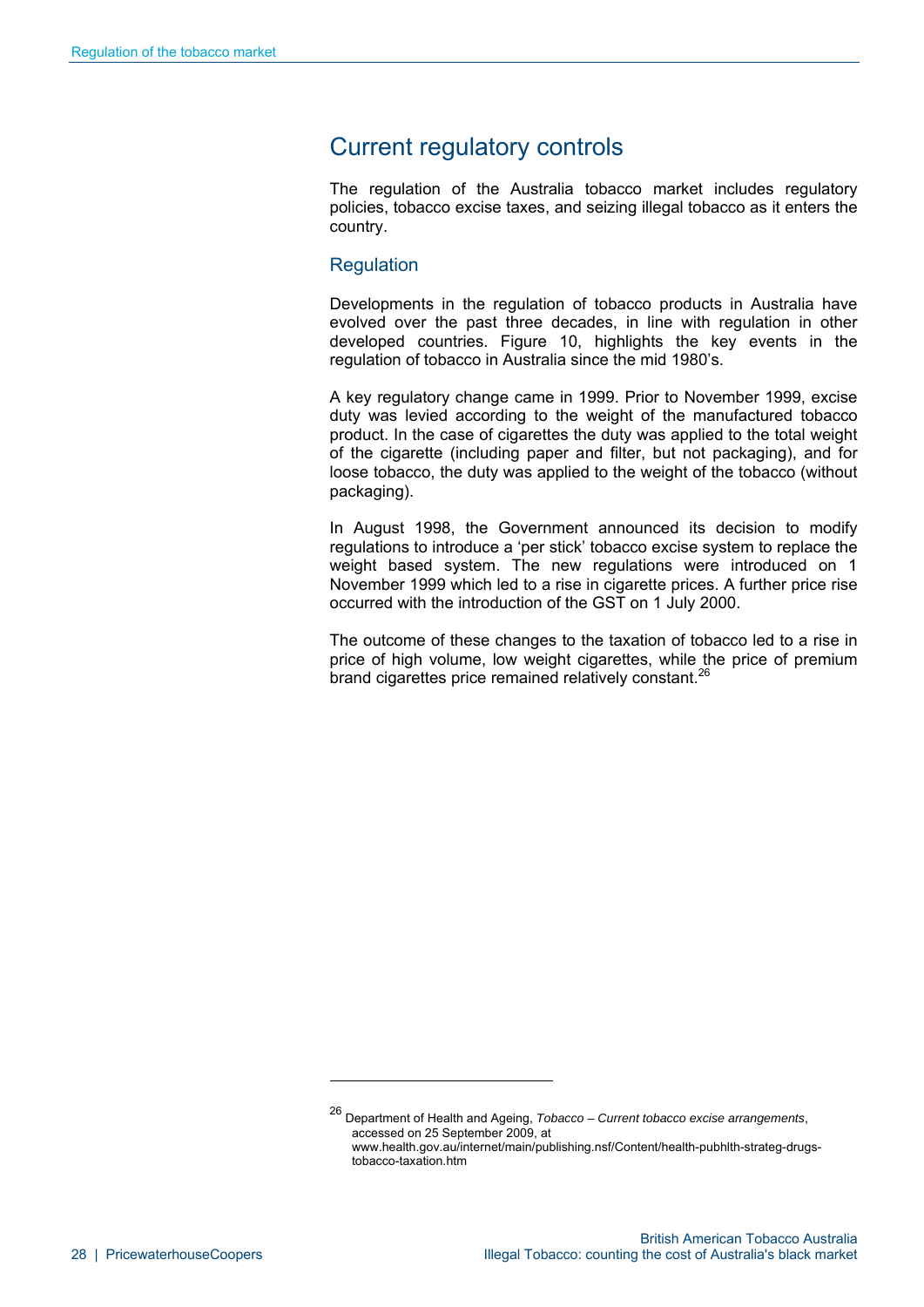

**Figure 10: Tobacco Regulation Timeline, Australia, 1985 – 2009** 

Over the last four years, regulation has taken the form of smoking bans. All Australian states & territories have increased legislation to reduce public exposure to second hand smoke. This has included:

- *A ban on smoking in hotels, nightclubs, and restaurants* (with some exceptions in gaming areas for NSW, QLD and VIC). Smoking is still currently allowed in NT hotels; and
- *A ban on smoking in cars with children under the age of 18* (16 in some states). The regulation has now been agreed and implemented in SA, NSW, VIC, TAS and QLD, (while WA and ACT are in the process of considering legislative proposals). In NSW, this ban is enforced through an on-the-spot fine of \$250.

Since the release of BATA's 2007 report on the illegal tobacco market, a number of the recommendations have been progressed as part of the future regulation of the Australian tobacco market. For example:

- bans on future growing licenses have been put into place;
- an increase in the surveillance of potential growing sites has been engaged to increase seizures of illegal tobacco; and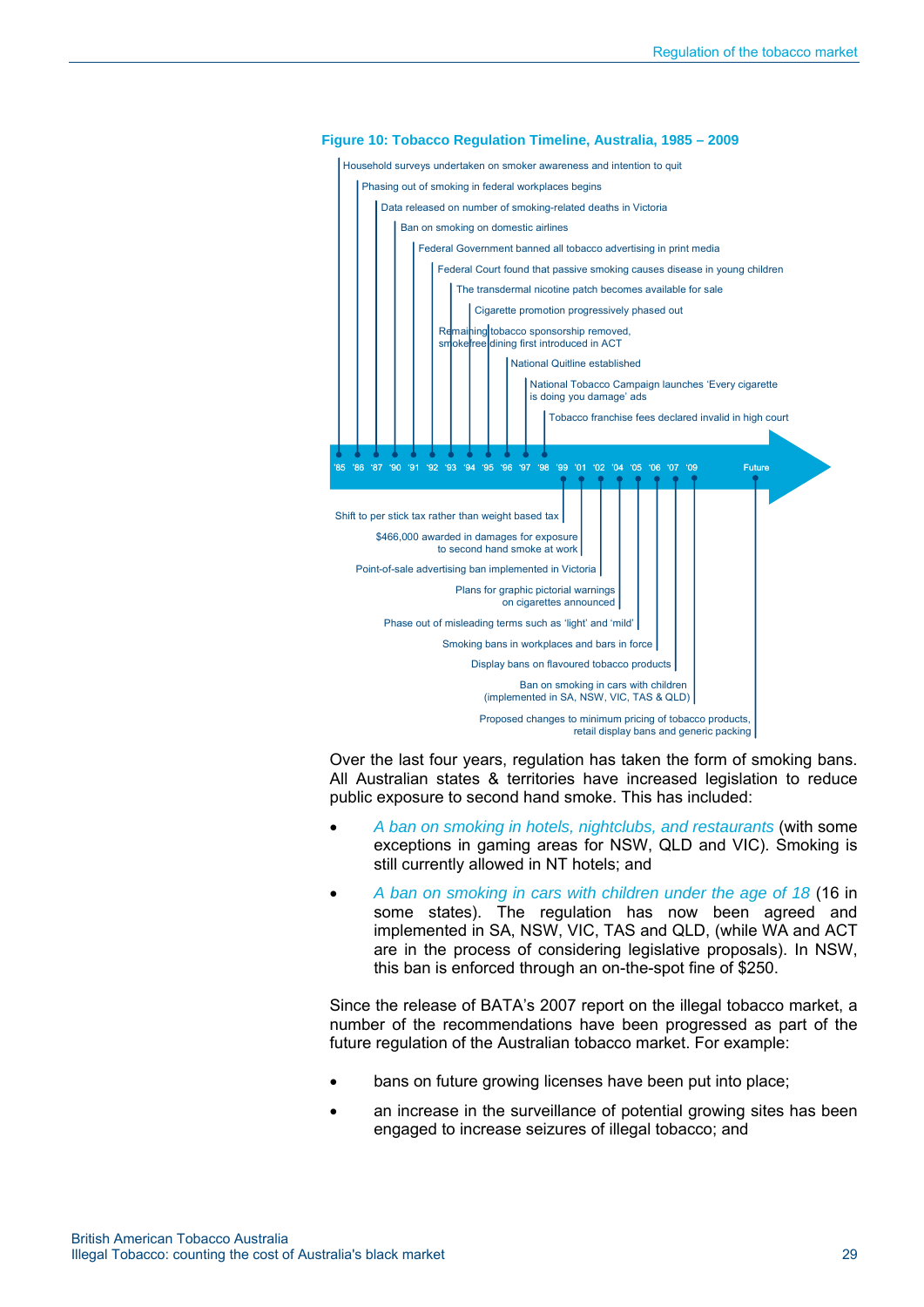• there is work towards a government advertising campaign to highlight the adverse health impacts of using unbranded tobacco.

However, greater regulatory control that curbs incentives to purchase illegal tobacco in all of its forms is required to effectively combat the future illegal tobacco market in Australia.

### Seizures of illegal tobacco

The Australian Tax Office and the Australian Customs and Border Protection Service are the key government organisations that monitor the tobacco market, seize illegal tobacco that enters (or is entering) Australia and take part in the regulation of tobacco products.

#### Australian Taxation Office (ATO)

The ATO is responsible for the collection and administration of tobacco excise duties. Excise duties are levied on certain excisable goods manufactured or produced in Australia, such as petroleum, tobacco, most alcohol, and crude oil. The estimated \$5.62 billion tobacco excise collected in 2008/09 comprises almost 23% of total excise tax collected by the ATO. Under the principle of self-assessment, the calculation of excise duty is the responsibility of the manufacturer or dealer in excisable goods. The excise is payable to the ATO when the product leaves the manufacturer's bonded warehouses.

The ATO is also responsible for administering and monitoring licenses necessary to:

- manufacture tobacco;
- deal in tobacco; or

1

store and freight tobacco with permission to sell duty-free.

In July 2009, the ATO seized an illegal tobacco crop worth \$1.2 million dollars in excise duty, in a raid of two properties in the Southern Highlands, NSW. Approximately 9 tonnes of stripped tobacco plants and 4 tonnes of tobacco leaf were seized during the raid of the hothouses. $27$ The seizure is the largest of locally grown tobacco since the closure of the legal domestic tobacco growing industry in Australia.

Australian Customs and Border Protection Service (ACBPS)

ACBPS is responsible for administering and collecting customs tariffs on imported tobacco. It plays a key role in detecting and administering penalties for smuggled tobacco products. Smuggling involves the illegal transportation, distribution and sale of large consignments of cigarettes and other tobacco products that avoid all taxes. ACBPS does not differentiate between contraband tobacco products and imported illegal tobacco as both types of imports have illegally evaded customs tariffs.

<sup>27</sup> Herald Sun, *Australian Tax Office seizes illegal tobacco,* 17 July 2009, accessed on 25 September 2009, at <www.heraldsun.com.au/news/breaking-news/australian-tax-officeseizes-illegal-tobacco/story-e6frf7jx-1225751473191>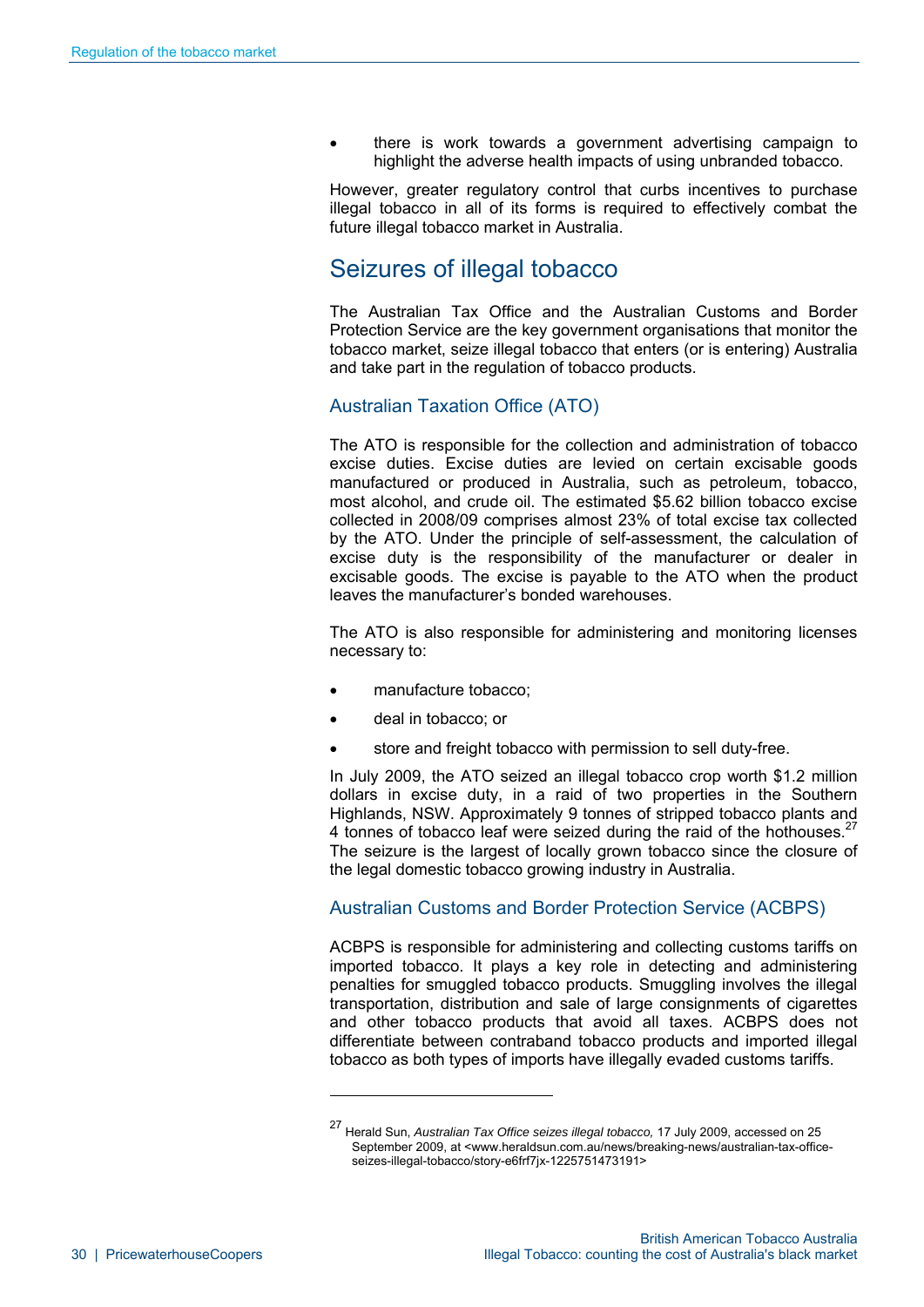In 2007/08, the ACBPS prevented approximately \$70 million in duty evasion by seizing more than 50 million illegal cigarettes and 180 tonnes of loose tobacco at the Australian border.<sup>28</sup> The number of individual seizures almost tripled from 21 in 2006/07 to 58 in 2007/08 financial year.<sup>29</sup>

### Proposed regulatory options

Further to current regulatory controls, a number of measures have been proposed by government, community groups and the Preventative Health Taskforce to combat the future illegal tobacco market, including:

- *An increase in the average price of a packet of 30 cigarettes to \$20 (in 2008 \$ terms) within three years. <sup>30</sup>* This has been recommended by the Australian Government's Preventative Health Taskforce in the *National Preventative Health Strategy.* This recommendation also applies to RYO and other tobacco products;
- *A ban on the display of tobacco products at retail outlets*. This has currently been implemented in NSW and Tasmania but not addressed in other states and territories. From 1 July 2009 in NSW, retailers will have to gradually remove tobacco products from public display. Retailers that employ more than 50 people have six months to store all tobacco products out of sight, and other retailers have twelve months. From 1 February 2011, a complete display ban will be imposed in Tasmania (with exceptions for tobacconists);
- *The introduction of generic packaging for tobacco products* as proposed by the global Framework Convention on Tobacco Control (FCTC) and supported by the WHO's Conference of the Parties:<sup>31</sup>
- *Bans on smoking in any public place* where the public, particularly children, are likely to be exposed. The Government's Preventative Health Taskforce is currently proposing further legislation for both indoor and outdoor areas in restaurants and hotels, near building entrances and air-conditioning intake points; and
- *Regulation to prevent smoking in movies* this possible control is likely to be addressed in the longer-term. The regulation options currently proposed are to either change the classification rules, so that movies with smoking receive an adult classification and warning of smoking scenes or alternatively mandating 'counterads' before any film with smoking.

-

<sup>28</sup> Australian Customs and Border Protection Service, *CEO Review, Annual Report 2008/09, 9* November 2009, pg 5.

<sup>29</sup> Australian Customs and Border Protection Service Media Release, *Customs targets drug and tobacco smugglers – Annual Report 2007/08*, 30 October 2008.

<sup>30</sup> Commonwealth Government, Preventative Health Taskforce, 2009, *Australia: The Healthiest Country by 2020 – Roadmaps for Action,* chapter 3, pg. 176.

<sup>31,</sup> Freeman, B., Chapman, S., and Rimmer, M., *The Case for the Plain Packaging of Tobacco Products,* 2009, University of Sydney, School of Public Health, pg. 7.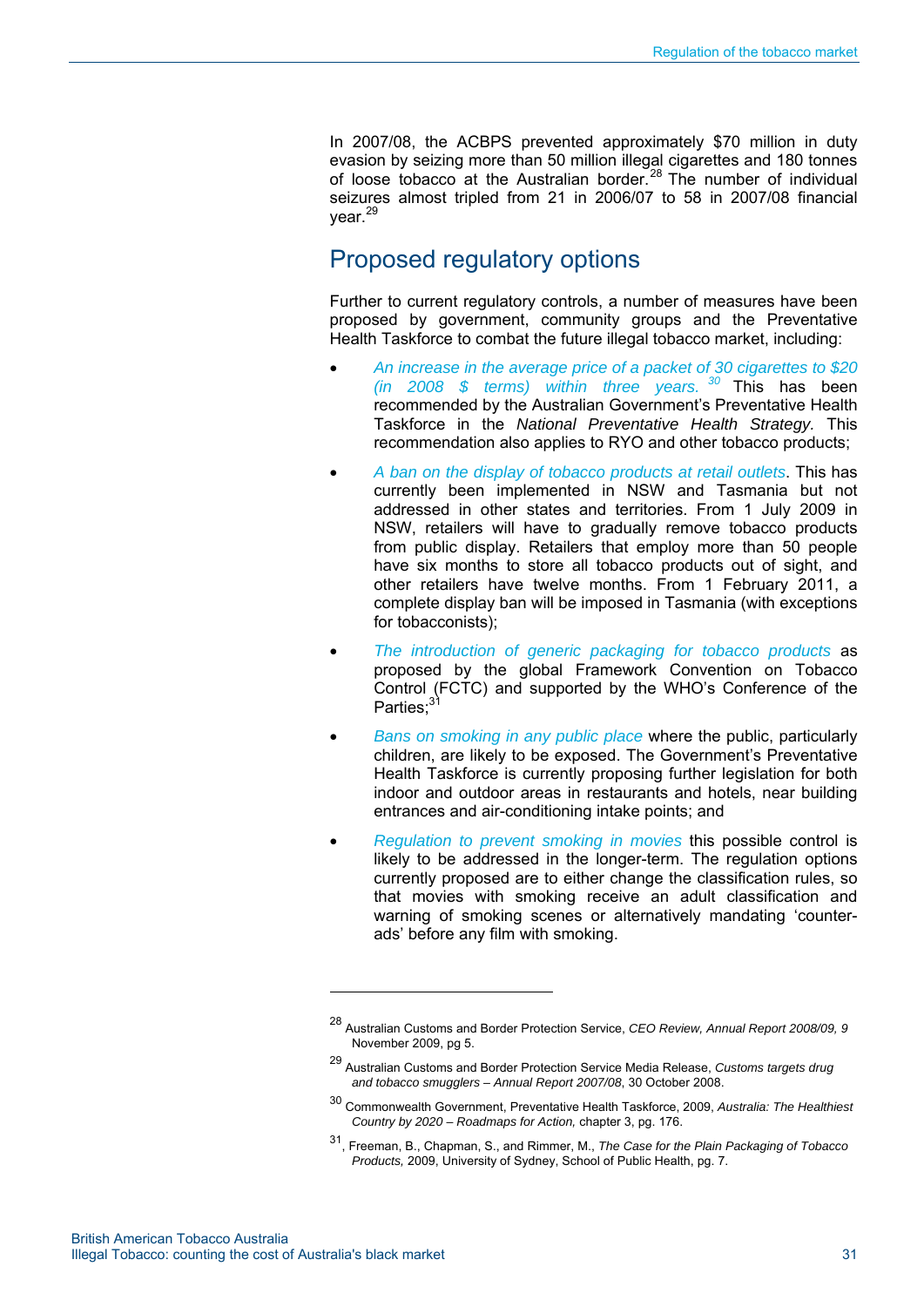### Assessment of regulatory options

The expected impact of new tobacco control measures represents a potential shift towards increased consumption of illegal tobacco.

Analysis of changes in smoking prevalence has found that the cost of cigarettes has the most impact of all the proposed regulatory options outlined above, and that the effect of price was greatest among those on lowest income.

A study published in the American Journal of Preventative Medicine, based on Australia data found that a \$1AUD increase in the price of cigarettes caused a decline of 2.6%, 0.3%, and 0.2% in the prevalence of smoking among low, medium, and high-income groups respectively. $\frac{3}{2}$ The study concluded that increasing the price of cigarettes may provide a means of reducing social disparities in smoking. Further, a 2008 study commissioned by BATA and undertaken by PricewaterhouseCoopers on tobacco taxes and prices estimated an average price elasticity of 0.39% resulting in a decrease in demand.

However, this increase in price may also have an impact of the use of illegal tobacco. When asked what their response to a 10% increase of the price of manufactured cigarettes would be, 16% of surveyed tobacco users (legal and illegal) responded that they would increase purchases of illegal tobacco. Of those that would increase purchases, half (50%) of the respondents identified they would shift more than half of all purchases to illegal tobacco. Further, a large number of surveyed illegal smokers identified price as a major reason for changing their purchase behaviour towards illegal tobacco products (see section 4).

Further, survey respondents (legal and illegal) were asked if tobacco displays for manufactured cigarettes were removed from the point of service what the impact would be the on their purchasing behaviour. 13% identified that they would increase their purchases of illegal tobacco. Of those that would increase purchases, almost half (46%) identified they would shift more than half of all purchases to illegal tobacco.

In addition, generic packaging regulations may lead to an increase in access to counterfeit and contraband cigarettes. Removing branding from packages would make the process of producing counterfeit cigarettes easier.

Considering these future regulatory options, a number of impacts could be considered in greater detail to further control the shift to illegal tobacco products, including further enhancements to monitoring and detection of illegal products and increased penalties for illegal tobacco activity

1

<sup>32</sup> Siahpush, M., Wakefield, M., Spittal, M., Durkin, S., & Scollo, M., 2009, 'Taxation reduces social disparities in adult smoking prevalence', *American Journal of Preventive Medicine*, 36, pp. 285-291.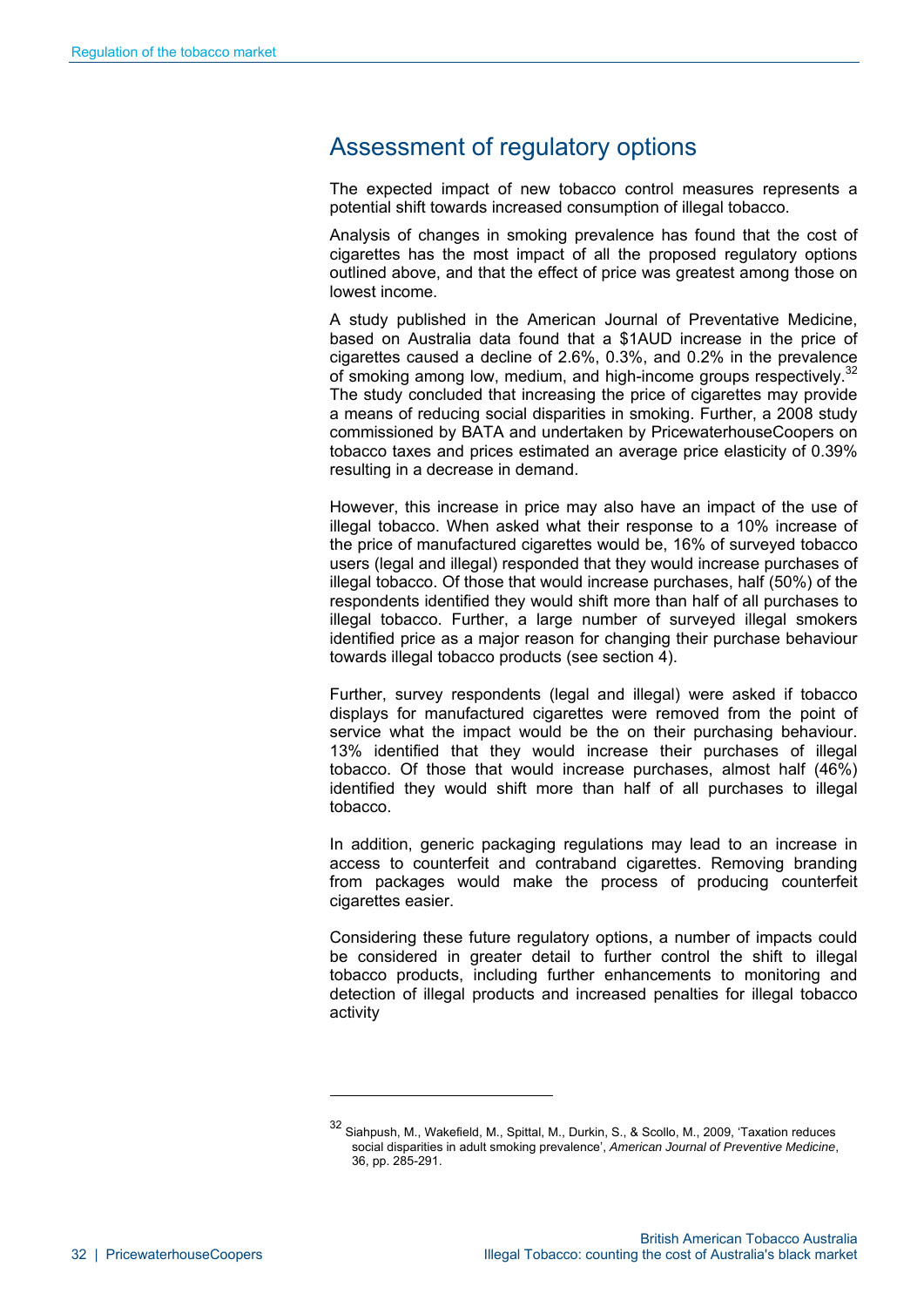#### Further enhancements to monitoring and detection

The seizure of illegal tobacco and crops falls under the jurisdiction of Australian Customs and Border Protection Service, the Australian Taxation Office, the Australian Federal Police (AFP) and the Australian Quarantine and Inspection Service (AQIS) as described in section 1.

The methods of detection at airports and ports include x-ray inspections, physical examinations and collation of intelligence from international agencies. The ATO uses methods such as aerial surveillance, ground verification techniques to identify tobacco growing and cultivation, as well as the collection of intelligence from other agencies and the public. Further enhancements have been made by the ACBPS to their risk profiling methodology to effectively target illegal tobacco smuggling.

Despite the merits of this enforcement regime and recent increases in the monitoring and detection of illegal tobacco, the risk of detection and prosecution is low, which acts as an inadequate deterrent to illegal tobacco supply. In 2008/09, only 5% of imported containers were targeted for inspection by the ACBPS. In addition, of those containers that were inspected between 2001/02 and 2005/06, only 1 in every 4,983 contained illegal tobacco. This shows that risk assessment processes for identifying containers for inspection do not target illegal tobacco and discoveries are coincidental in the search for more serious illegal goods and substances.

#### Increased penalties for illegal tobacco activity

There are a range of penalties for supplying illegal tobacco, which reduce the payoff for illegal supply, but only if implemented in a frequent, consistent way that discourages illegal trade. Under criminal law, penalties for the importation of illegal tobacco are imprisonment of up to 10 years and/or a fine. The maximum penalty for the importation of illegal tobacco under civil law is a fine of up to five times the amount of duty evaded.

The frequency of prosecutions and penalties has increased slightly. For example, in 2008-09, two major penalties were imposed on tobacco smuggling, resulting in over \$13 million and \$11.4 million in fines, penalties and reparation orders. The number of excise revenue fraud cases adopted for prosecution by ACBPS exceeded the projected target for 2008-09.<sup>33</sup> These harsher penalties and an increased probability of prosecution may deter potential smugglers from taking the risk of tobacco smuggling in the future and further action of this nature should be considered as part of future regulatory options.

-

<sup>33</sup> Australian Customs and Border Protection Service, *Annual Report 2008/09,* pg 91.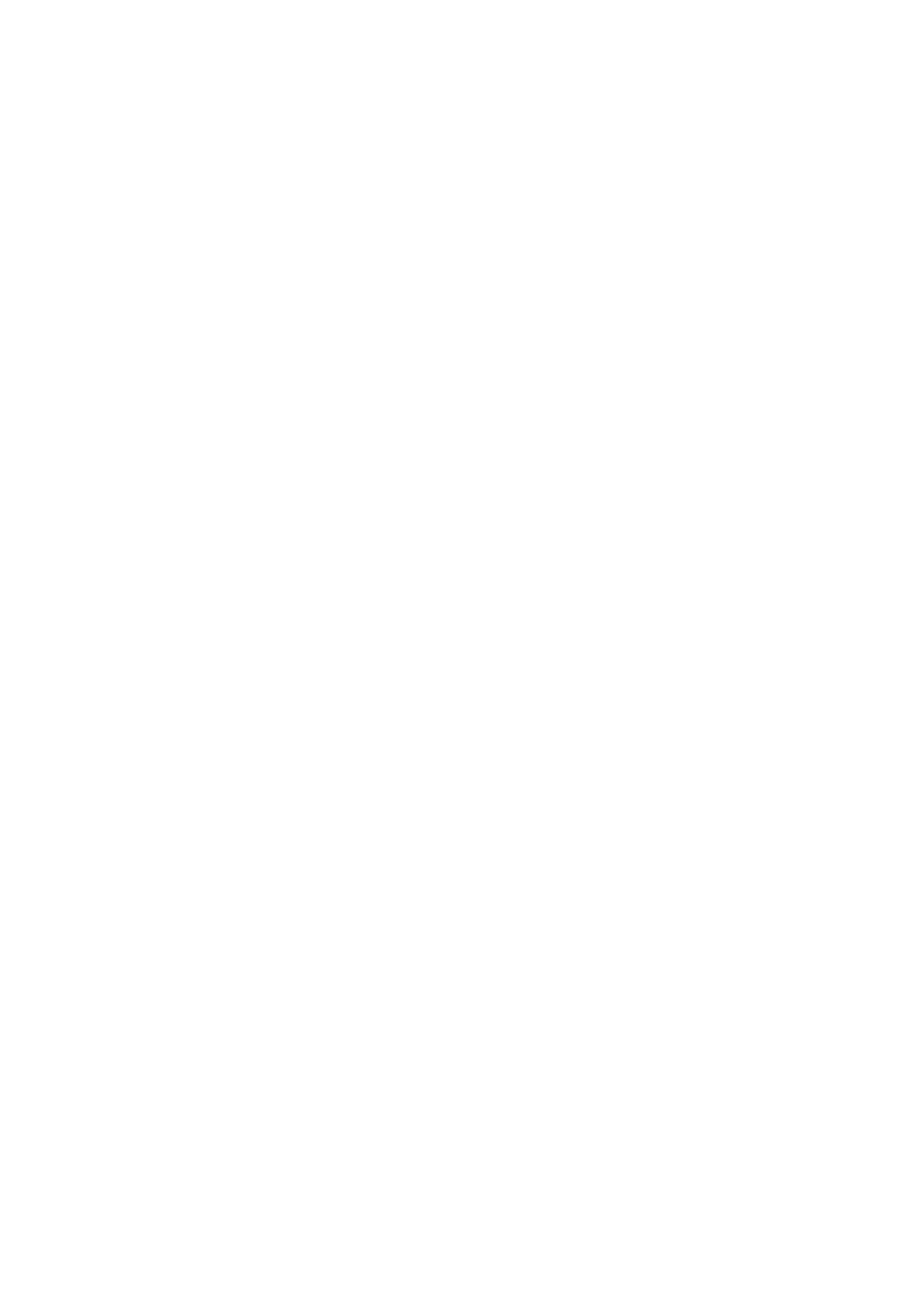

Appendix A Bibliography 36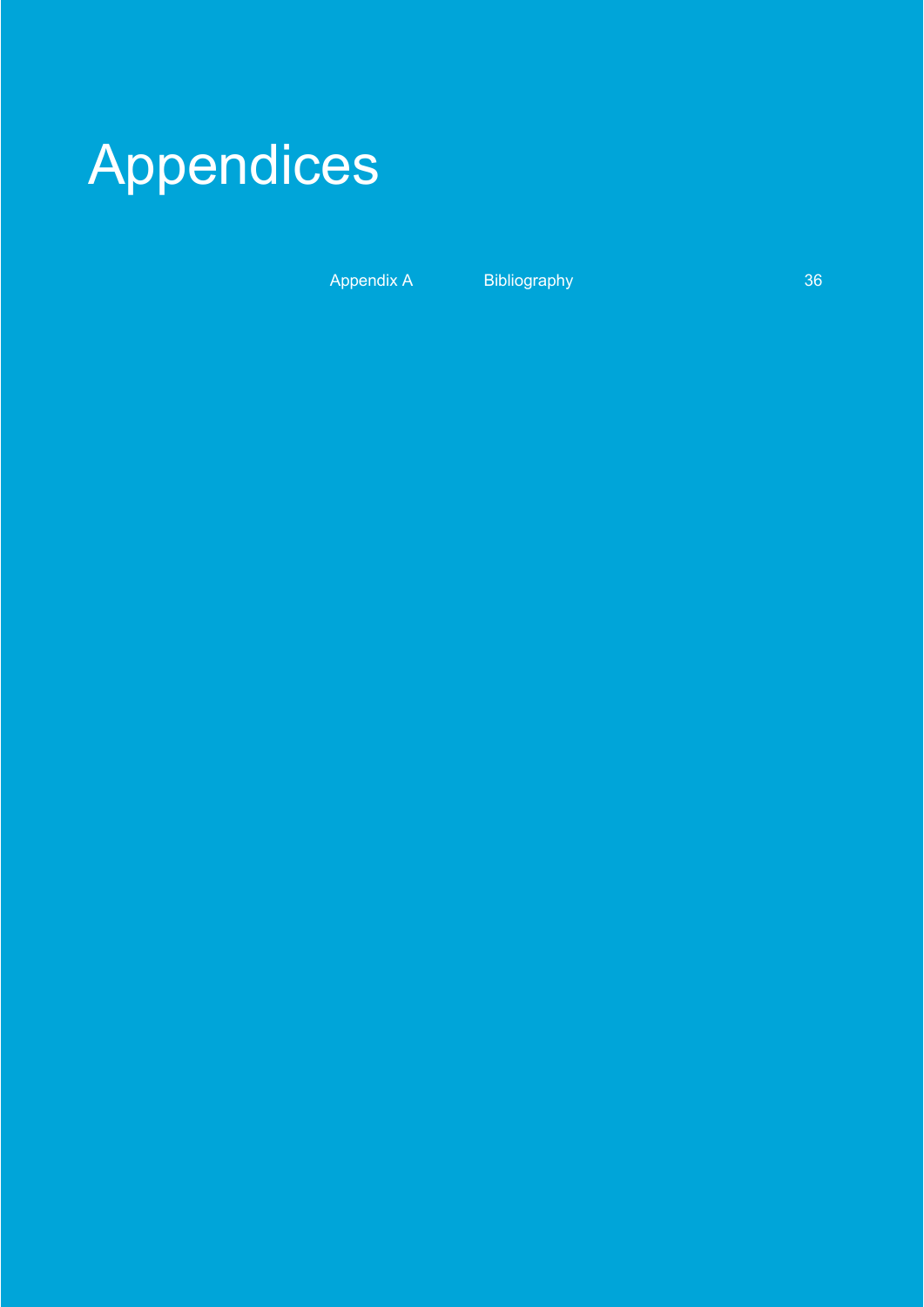## Appendix A Bibliography

ABC Rural Victoria, *Federal Government offers tobacco growers exit package 2006*, accessed on 20 September 2009, at <http://www.abc.net.au/rural/vic/content/2006/s1774133.htm>

Aitken, C., Fry, T., Farrell, L., & Pellegrini, B., 2009, 'Smokers of illicit tobacco report significantly worse health than other smokers', *Nicotine & Tobacco Research*, Volume 11, No. 8 9 August 2009), pp. 996-1001.

ANAO 2006, *Administration of Petroleum and Tobacco Excise Collections: Follow-up Audit*, Australian Tax Office, p. 15.

Australian Customs and Border Protection Service, *Annual Report 2008/09*, 9 November 2009, pg 5.

Australian Customs and Border Protection Service, Media Release, *Customs continues crackdown on cigarette smuggling,* 8 January 2009.

Australian Customs and Border Protection Service, Media Release*, Customs targets drug and tobacco smugglers – Annual Report 2007/08*, 30 October 2008.

Australian Taxation Office, *Compliance Program 2009/10*, pg 4.

Australian Taxation Office, *Excise Tariff Working Pages*, Schedule 28 August 2009, accessed on 24 September 2009, at <http://law.ato.gov.au/atolaw/view.htm?docid=PAC/BL030002/1>

Bittoun, R. 2004, *The Medical Consequences of Smoking "Chop-Chop Tobacco*", Prepared for the Commonwealth Department of Health and Ageing, p. 3.

Cancer Council Victoria, accessed on 25 September 2009, at: <www.tobaccoinaustralia.org.au>

Citi Research 2009, 'Where there's smoking there's Citi research', *Sydney Morning Herald,* 10 September 2009, <www.smh.com.au/business/where-theres-smoking-theres-citiresearch-20090909-fho4.html>

Commonwealth *2009/10 Budget Paper No.1*, Statement 5: Revenue, Table 10, pg 29

Commonwealth Government, Preventative Health Taskforce, 2009, *Australia: The Healthiest Country by 2020 – Roadmaps for Action,* chapter 3, pg. 176.

Department of Health and Ageing website 2007, *Fact Sheet: The facts about 'chop-chop'* tobacco, <www.health.gov.au>

Department of Health and Ageing, *Tobacco – Current tobacco excise arrangements*, accessed on 25 September 2009, at <www.health.gov.au/internet/main/publishing.nsf/Content/health-pubhlth-strateg-drugstobacco-taxation.htm>

Freeman, B., Chapman, S., and Rimmer, M., *The Case for the Plain Packaging of Tobacco* Products, 2009, University of Sydney, School of Public Health, pg. 7.

Herald Sun, *Australian Tax Office seizes illegal tobacco,* 17 July 2009, accessed on 25 September 2009, at <www.heraldsun.com.au/news/breaking-news/australian-tax-officeseizes-illegal-tobacco/story-e6frf7jx-1225751473191>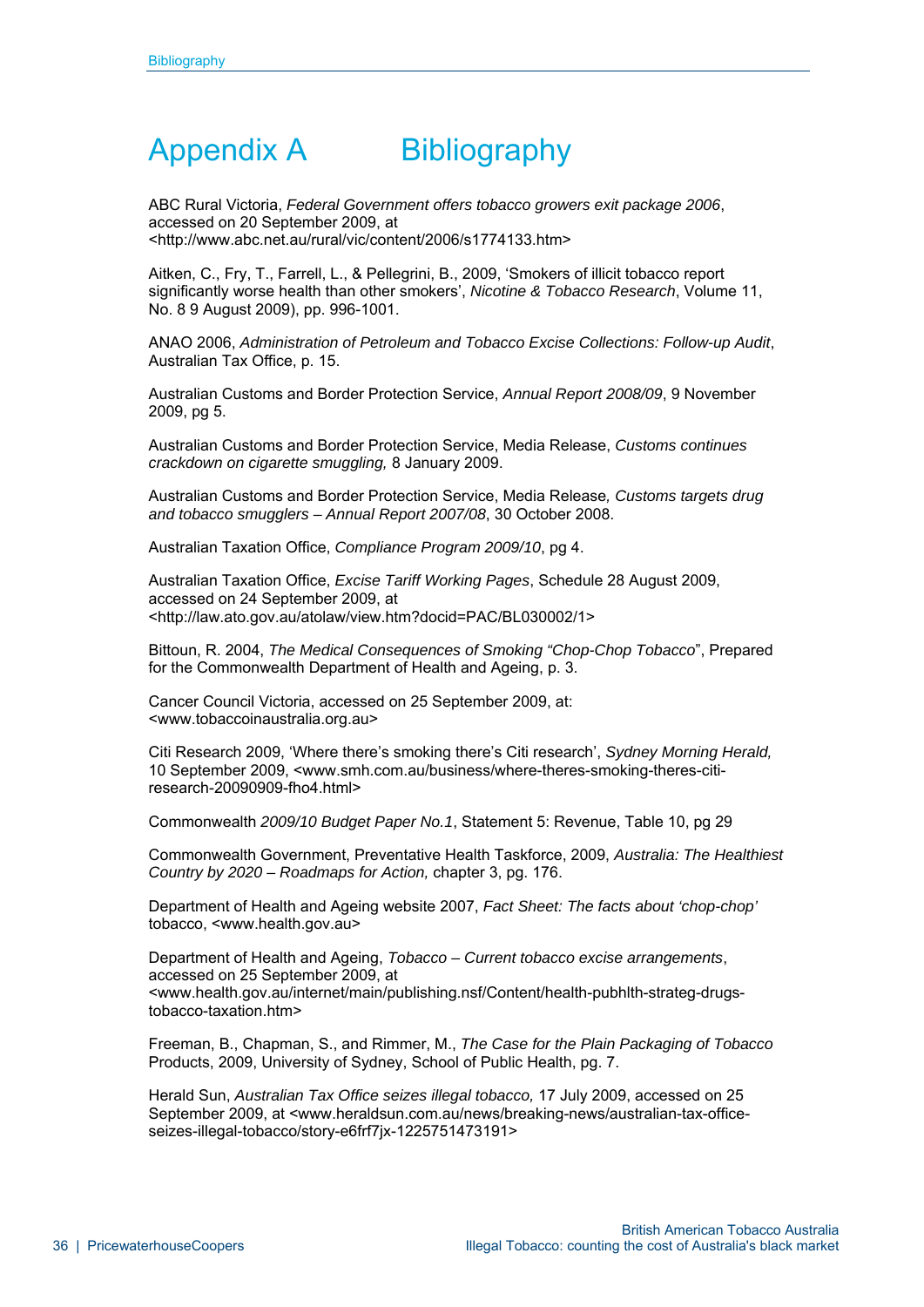Imperial Tobacco Canada, *Illicit Usage of Cigarettes in Canada – 2008 Study* GfK Research Dynamics: Summary of Results, accessed on 9<sup>th</sup> September 2009.

Mackay, Eriksen and Shafey, The Tobacco Atlas, 2006, *World Bank classification of income status of nations*. Available from: <www.tobaccoinaustralia.org.au>

Pappas, R., Polzin, G., Watson, C., & Ashley, D, 2007, 'Cadmium, lead, and thallium in smoke particulate from counterfeit cigarettes compared to authentic US brands', *Food and Chemical Toxicology Journal,* Volume 45, pp 202-209.

Physicians for a Smoke-Free Canada, *Estimating the volume of Contraband Sales of Tobacco in Canada, December 2008, p.8, accessed on 9<sup>th</sup> September 2009, at:* <http://www.smoke-free.ca/pdf\_1/estimatesofcontraband-2008.pdf>

PricewaterhouseCoopers 2007, *Illegal Tobacco Trade: Costing Australia Millions.*

Reserve Bank of Australia, Gross Domestic Product -- G10, June 2009, accessed on 20<sup>th</sup> September 2009, at: <www.rba.gov.au/Statistics/AlphaListing/alpha\_listing\_g.html>

Siahpush, M., Wakefield, M., Spittal, M., Durkin, S., & Scollo, M., 2009, 'Taxation reduces social disparities in adult smoking prevalence', *American Journal of Preventive Medicine*, 36, pp. 285-291.

Smoking Research Unit, Department of Psychological Medicine, University of Sydney NSW 2003